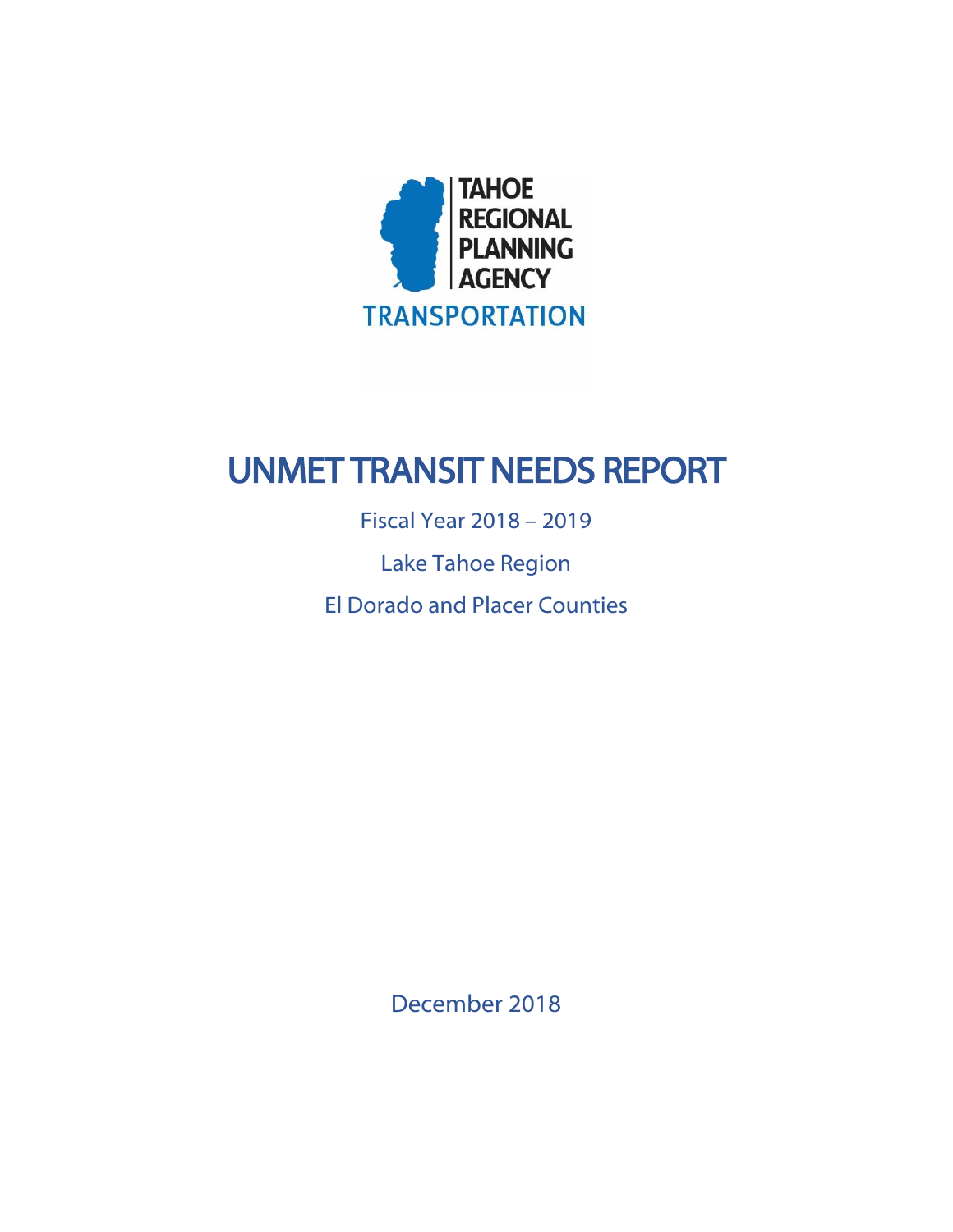## **Unmet Transit Needs Process**

Each year, pursuant to the California Transportation Development Act (TDA), the Tahoe Regional Planning Agency (TRPA), acting as the Regional Transportation Planning Agency (RTPA), performs the annual unmet transit needs process. The goal of the process is to identify any unmet transit needs and ensure those that are reasonable to meet, are met before TDA funds are expended for non-transit uses, such as streets and roads. Currently, all of TRPA's TDA Local Transportation Fund (LTF) apportionments available for public transportation are utilized for transit services only.

During the unmet transit needs process, TRPA must establish and consult with the Social Services Transportation Advisory Council (SSTAC), hold public workshops, and conduct a public hearing to assess the size and location of potentially transit dependent groups and analyze the adequacy of the existing transportation systems in providing services to transit dependent groups. TRPA is also required to adopt a definition for unmet transit needs and reasonable to meet. The TRPA Governing Board adopted the following definitions:

- **Unmet Transit Needs** Those public transportation improvements which have not been funded or implemented but have been identified through public input, the annual unmet transit needs hearing, and transit studies in the claimant's jurisdiction to be identified for implementation in the Regional Transportation Plan.
- **Reasonable to Meet** New, expanded, or revised transportation service to the public that offers equitable access, can be implemented within the first five-year phase of the Regional Transportation Plan, is technically feasible, would be accepted by the community, can be funded within the five-year time period, and is cost-effective.

Beginning in October 2018, TRPA, Tahoe Truckee Area Regional Transit (TART), and Tahoe Transportation District (TTD) staff held pop-up booths, attended community meetings, and distributed surveys to solicit feedback from the public. An online survey was released in October and remained open until November 21st, 2018. The survey, in English and Spanish, asked respondents to describe their typical travel patterns via transit and identify existing gaps in service. Respondents also had the option to provide any additional feedback in a comment box.

In addition to the survey, TRPA in partnership with TART, TTD, and the Truckee North Tahoe Transportation Management Association (TNT/TMA), organized four pop-up booths on the North and South Shores throughout October and November. North Tahoe pop-up events were held at the Tahoe City Transit Center on October  $11<sup>th</sup>$  and at the Crystal Bay bus stop on November 9<sup>th</sup>. South Tahoe events were held on October 29<sup>th</sup> at the South Tahoe "Y" and November 13<sup>th</sup> at the Stateline Transit Center. Residents and visitors were encouraged to fill out a survey or discuss issues and leave comments at all four events. Residents who were unable to attend the meetings were still encouraged to relay feedback to TRPA staff via email and phone through flyers, e-newsletters, and social media advertisements.

Between October and November, 31 people filled out the survey online and 46 people filled out hardcopy surveys at pop-up events. An additional three people submitted comments via email and phone, totaling 80 individual comments on unmet transit needs. All comments are listed in Appendix A and operator responses are summarized in Appendix B.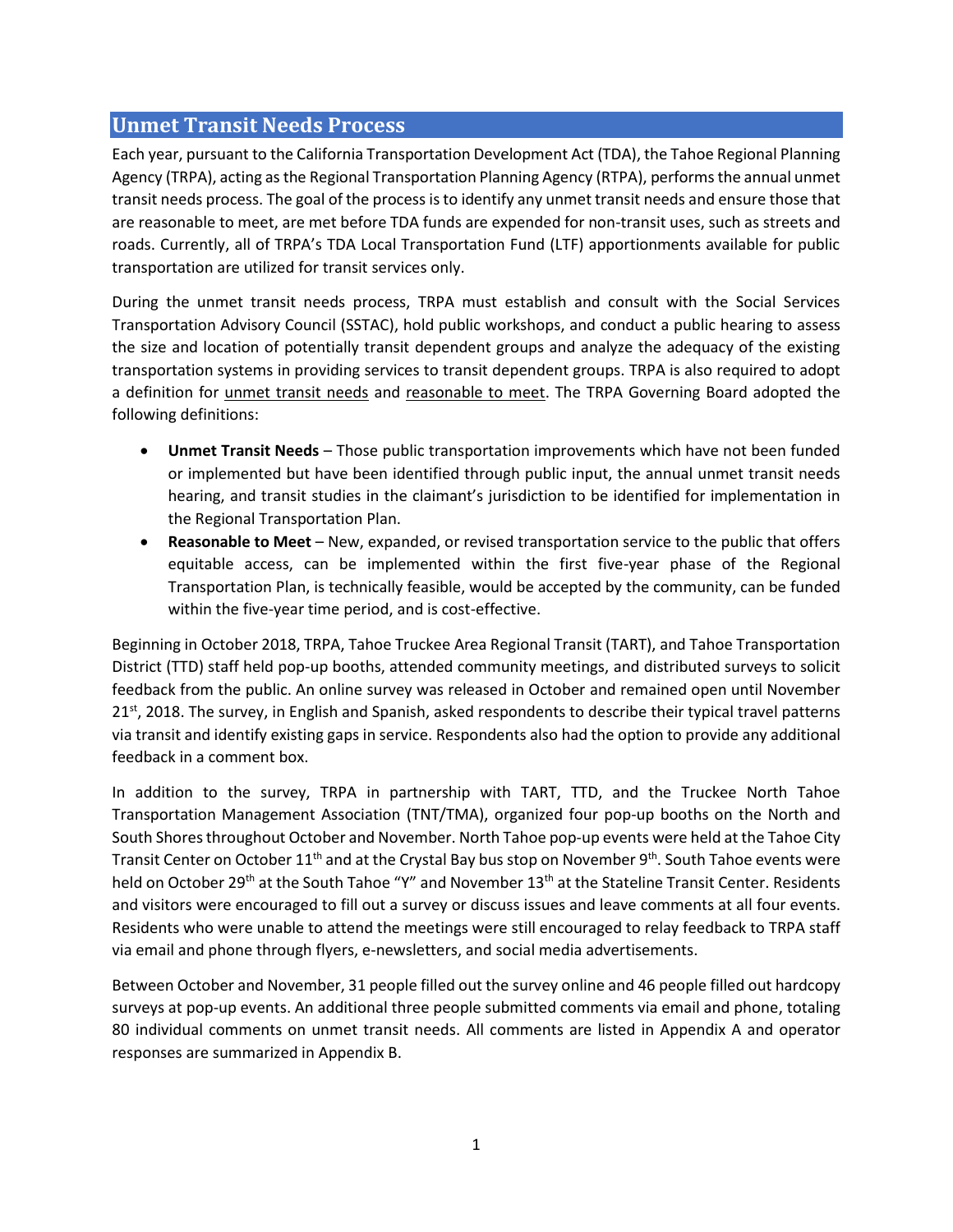TRPA staff also organized several meetings with key stakeholder groups to gather additional input and recommendations. On October 2<sup>nd</sup>, TRPA held a meeting of the Resort Triangle Transportation Focus Group, which serves as the SSTAC for the North Tahoe area. The North Tahoe SSTAC was formed following the 2017 Unmet Transit Needs report, meeting quarterly before regular meetings of the Community Collaborative of Tahoe Truckee (CCTT). On October 22<sup>nd</sup>, TRPA staff also met with the South Tahoe SSTAC, whose meetings are held concurrently with the Tahoe Area Coordinating Council for the Disabled (TACCD). The South Tahoe SSTAC was similarly formed as a result of the 2017 Unmet Transit Needs report. Both SSTAC groups developed a list of needs and specific recommendations for the 2018 Unmet Transit Needs report. These lists are included in Appendix C along with operator responses.

On December 14<sup>th</sup>, with 30 people in attendance, TRPA staff presented unmet transit needs findings at the Tahoe Transportation Commission (TTC) board public hearing allowing staff to gather additional unmet transit needs comments.

In November and December, TRPA, TTD, and TART analyzed all individual and group comments to determine if they meet the definition of an unmet transit need and whether any of those needs are reasonable to meet. The comments are categorized into one of the following findings as defined by the California TDA program:

- 1. There are no unmet transit needs.
- 2. There are unmet transit needs that are not reasonable to meet.`
- 3. There are unmet transit needs that are reasonable to meet.

Should any unmet transit needs be identified as reasonable to meet, state law requires the jurisdiction to satisfy those needs before any TDA funds may be expended for non-transit purposes. Making a formal finding regarding unmet transit needs is only required if there is a request to program the TDA funds for non-transit purposes. Because all of TRPA's TDA LTF apportionments are utilized for public transit services only, TRPA is not required to complete the full unmet transit needs analysis or adopt unmet transit needs findings as outlined in the TDA Statutes and California Codes of Regulations (CCR) section 99401.5 and 99401.6. However, TRPA continues the process of identifying unmet transit needs and collecting public comments for discussions with the transit operators. Transit operators may use this information to determine potential gaps in the system and re-allocate resources as needed to fill those gaps.

### **Unmet Transit Needs Findings**

Transit operators reviewed all comments received during the unmet transit needs process and responded to each. Responses and the ability of the operators to address transit needs are based on widespread community need, short-term feasibility, and funding restraints. Because all TDA funding is already used towards transit operations, most needs are unreasonable to meet without additional funding. If more funding becomes available in the future, operators can refer to the record of unmet transit needs to help determine service priorities. The following is the list of top needs identified by individuals and community groups:

## **Service Expansion**

### • **INCREASE SERVICE SPAN FROM SOUTH LAKE TAHOE TO CARSON CITY AND MINDEN**

ANALYSIS: Several Stateline employees rely on Routes 19x and 22 to commute to work. Trips between Tahoe and Minden previously ran every few hours between 5:30am and 9:00pm. Beginning November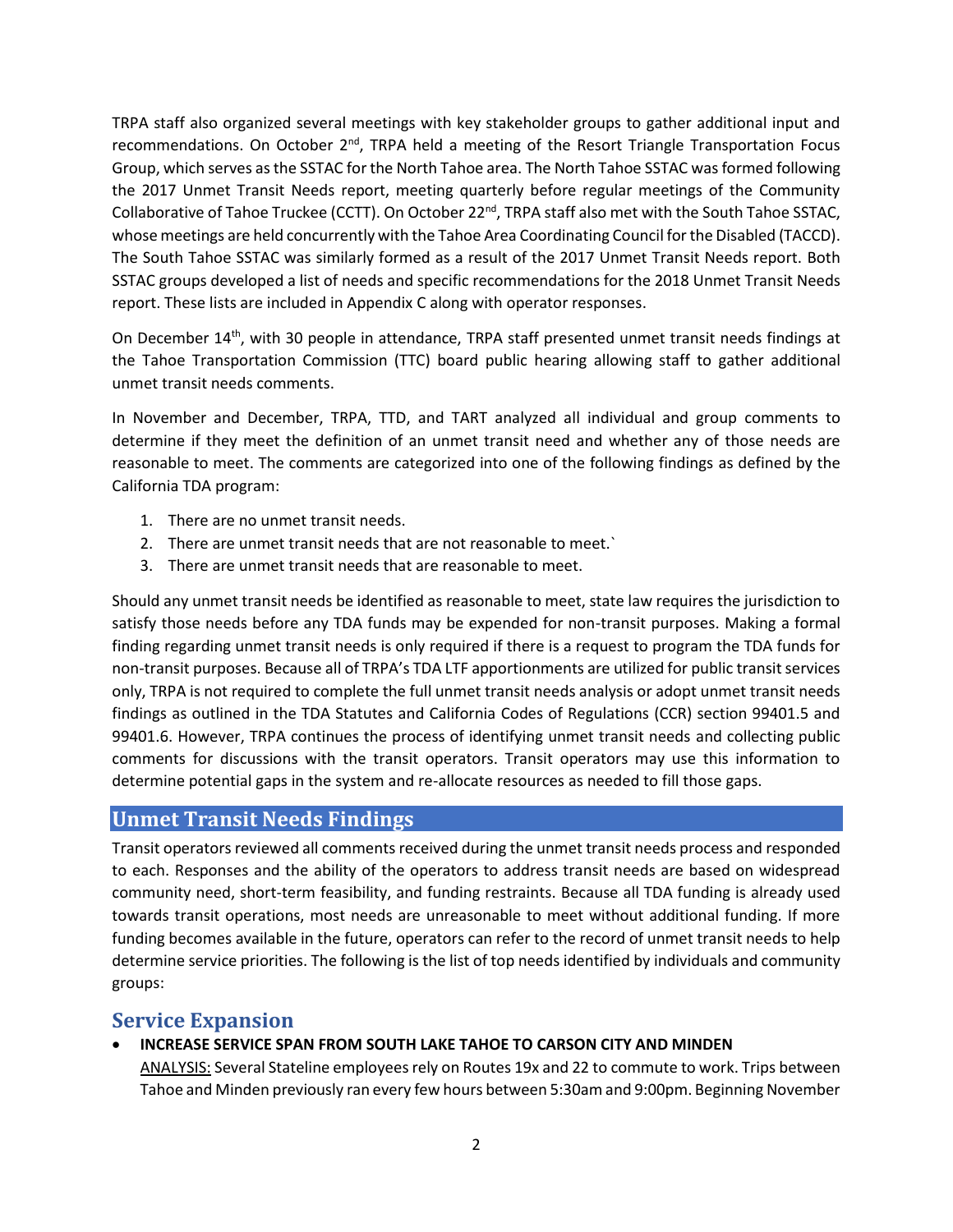1<sup>st</sup>, the service now operates during commute hours between 5:50am and 9:52am, and 4:20pm and 8:22pm. Re-extending these service hours is a priority but would require shifting existing resources and potentially reducing services in other areas.

## • **PROVIDE PUBLIC TRANSPORTATION OPTIONS BETWEEN NORTH LAKE TAHOE AND SOUTH LAKE TAHOE**

ANALYSIS: Several individuals requested a public transportation option between North Tahoe and South Tahoe as none currently exist. TTD's summer-only service from South Tahoe to Emerald Bay and Tahoe City was recently discontinued due to funding restraints. Similarly, transit service between North Tahoe and South Tahoe is not listed in the 2016 TART Systems Plan and is not feasible at this time. However, the service is still a regional priority listed on TRPA's Regional Transportation Plan (RTP) constrained project list. TTD is working on a study to provide waterborne ferry service between South Tahoe and North Tahoe and will implement the service when funding is secured.

### • **EXPAND TART NIGHT RIDER SERVICE TO INCLINE VILLAGE**

ANALYSIS: Many Nevada residents and employees need to travel home after 7:00pm when bus service ends in Incline and Crystal Bay. TART provides service to Incline and Crystal Bay through a subsidy agreement with Washoe County Regional Transportation Commission (Washoe RTC) since Washoe County is out of Placer County's operational jurisdiction. With additional funding from Washoe RTC, TART will consider expanded service in Incline Village and Crystal Bay.

#### • **EXTEND SOUTH SHORE LOCAL SERVICE SPAN PAST 8:00 PM**

ANALYSIS: On November  $1<sup>st</sup>$ , TTD restricted South Tahoe local bus service with trips now ending around 8:00pm. South Shore employees often begin or end shifts after 8:00pm and rely on public transportation to commute. There are also some Lake Tahoe Community College (LTCC) evening classes that let out around 9:00pm after TTD service to LTCC ends. Re-extending the local service span would require additional funding or take away from services in other areas.

## • **ENSURE SUSTAINABILITY OF SPECIALIZED TRANSPORTATION SERVICES AND BEGIN PROVIDING PARATRANSIT SERVICE BETWEEN NORTH TAHOE AND TRUCKEE**

ANALYSIS: At the North Tahoe SSTAC meeting on October  $2^{nd}$ , members discussed the need for ADA service between North Tahoe and Truckee for North Tahoe residents to attend Choices Person Centered Services. Following the meeting, TART shifted some resources to begin providing this service, which now operates five days per week.

#### • **PROVIDE SERVICE BETWEEN MEYERS, THE "Y", AND STATELINE ALL DAY**

ANALYSIS: Basic service to Meyers has been an identified unmet transit need for the last few years. TTD added Route 18x on November  $1<sup>st</sup>$  with express commuter service from Meyers to the "Y" transit center. During the unmet needs process this year, residents asked for expanded service from Meyers to South Lake Tahoe throughout the day. TTD cannot expand the current 18x service without additional funding and is still monitoring the effectiveness of the new route.

#### • **IDENTIFY SOLUTIONS FOR FIRST-MILE AND LAST-MILE TRANSPORTATION**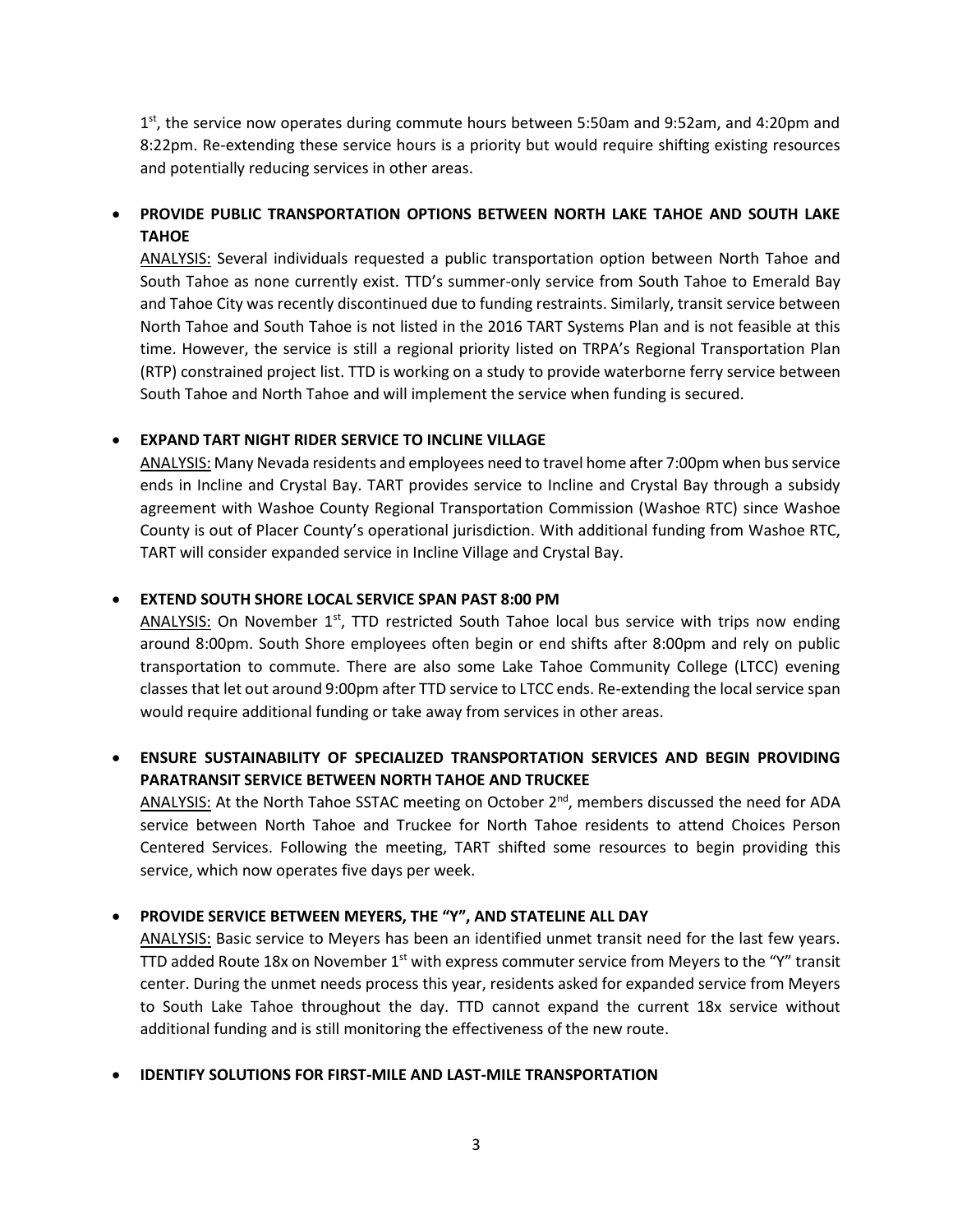ANALYSIS: Individuals and groups feel positively about bikeshare in Tahoe and suggested transportation planners and operators should explore more micro-mobility options like micro-transit, taxis, and relationships with transportation network companies such as Uber or Lyft, to fill first-mile and last-mile transportation gaps. Although these services are not listed in the TART Systems Plan Update or TTD's Short Range Transit Plan, both TART and TTD are willing to collaborate with public or private agencies offering micro-mobility services.

# **Operational Improvements**

#### • **INCREASE TRANSIT FREQUENCY AND RELIABILITY**

ANALYSIS: Higher frequency and reliability have been identified as unmet needs for several years. TART increased frequency from 60 minutes to 30 minutes on the Mainline route earlier this year. They plan to increase frequency to Truckee as soon as they can fully staff their bus driver positions. TTD also increased frequency from 60 minutes to 20 minutes on Route 50 this year and will begin implementing planned frequency improvements as additional funding is secured.

#### • **ADD CAPACITY FOR BIKES AND SKI GEAR ON BUSES**

ANALYSIS: Added space for bikes and skis has also been an identified unmet need for many years. TART and TTD have increased capacity for bicycles in the last year to the maximum allowable; all TART buses and most TTD buses are now equipped with three-position bike racks. Front-mounted bike racks cannot be extended for more bikes because it would cause the buses to exceed legal length and reduce maneuverability. It is also unsafe to allow riders to bring their bikes inside the bus because of the hazard they can pose to passengers if there is an accident. In the future, TART plans to replace the existing bicycle racks with racks that can accommodate wider tires. Similarly, TTD is researching options to add a bicycle trailer to some routes. TTD and TART allow skiers and snowboarders to bring equipment inside buses.

# **Comments from the Public Hearing**

• **EXTEND PUBLIC TRANSIT SERVICE TO ACCOMMODATE THE SHAKESPEARE FESTIVAL AT SAND HARBOR BETWEEN JULY AND AUGUST**

ANALYSIS: The organizers of the annual Lake Tahoe Shakespeare Festival held at Sand Harbor State Park requested TTD extend public transit service on seasonal Route 28 to accommodate festival attendees between July and August. Event organizers wish to discuss options with TTD further, including price, how tickets are paid, and hours of service.

## **Findings and Conclusion**

Operators reviewed all comments received during the 2018 unmet transit needs process. Comments were categorized based on available funding and resources. All TDA funds are currently used to fund transit operations, so operators have concluded there are unmet transit needs that are not reasonable to meet. The unmet transit needs process is currently an annual process, so TRPA will continue to coordinate with transit agencies, private organizations, the SSTAC, and the public to solicit, identify, and address transportation needs. Identified unmet transit needs will be taken into consideration during future transportation planning efforts and TRPA will continue to allocate all TDA funds only to public transportation planning and operations until all reasonable to meet transit needs are met.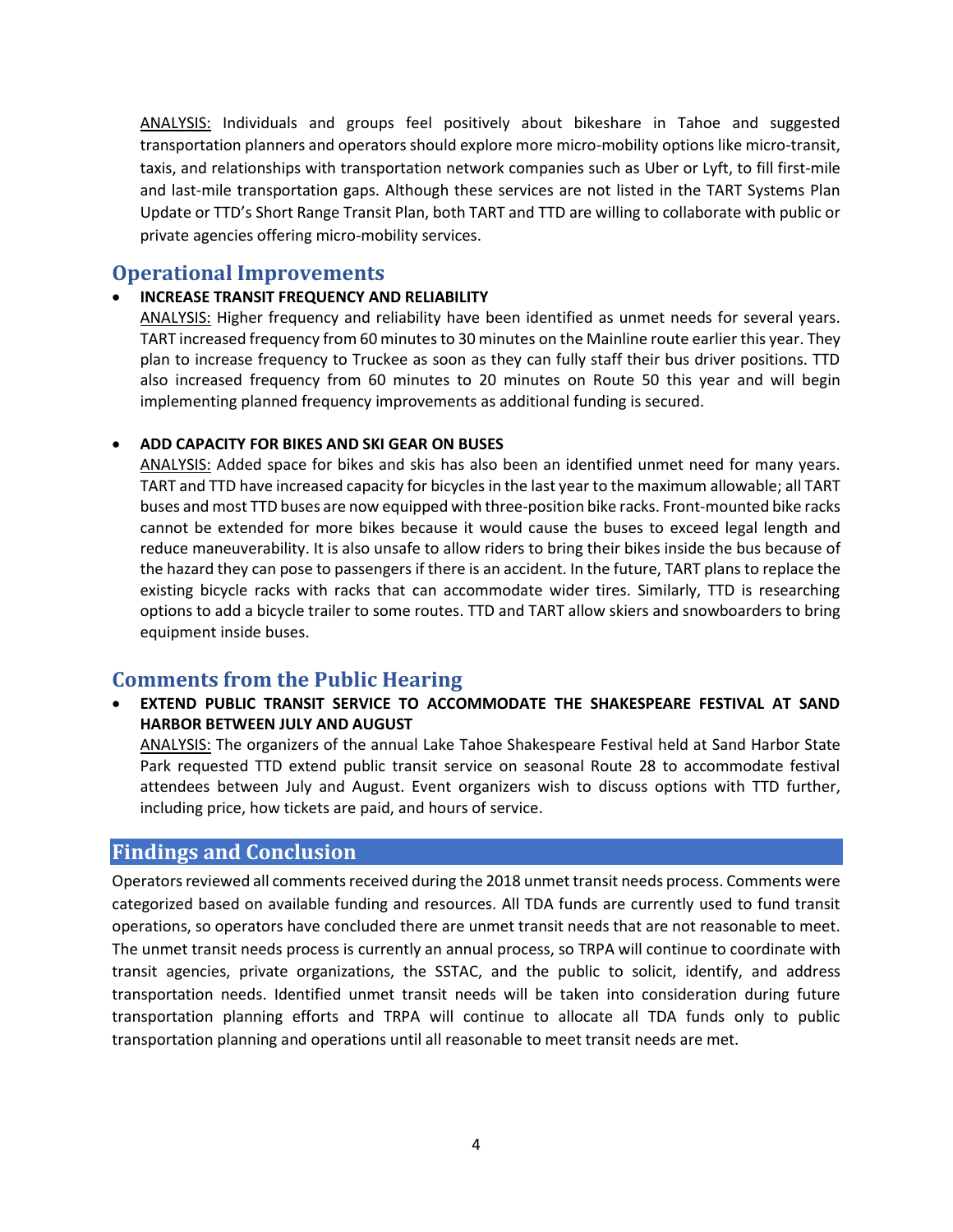| # | <b>Method</b> | Language | County     | Rider? | Which public transit routes do you typically ride? | Which trips would you like to make using transit that   | Do you have additional transit needs that are not          |
|---|---------------|----------|------------|--------|----------------------------------------------------|---------------------------------------------------------|------------------------------------------------------------|
|   |               |          | (Zip Code) |        |                                                    | you cannot make now?                                    | being met?                                                 |
|   | 1 online      | English  | 96161 Yes  |        | n/a                                                | n/a                                                     | n/a                                                        |
|   |               |          |            |        |                                                    | Start: Tahoe City                                       |                                                            |
|   |               |          |            |        |                                                    | End: Truckee                                            |                                                            |
|   |               |          |            |        | TART Highway 89                                    | Time: 10pm                                              |                                                            |
|   | 2 online      | English  | 96161 Yes  |        | TART Highway 267                                   | Purpose: Social                                         | Just would prefer later, more frequent service             |
|   |               |          |            |        |                                                    |                                                         |                                                            |
|   |               |          |            |        |                                                    | Start: River Ranch- Highway 89                          | Yes. I would like micro transit in Alpine Meadows and      |
|   |               |          |            |        |                                                    | End: Tahoe City or Truckee                              | Squaw that would pick up/drop off homeowners, so           |
|   |               |          |            |        |                                                    | Time: Evenings                                          | they would not have to drive such short distances to       |
|   | 3 online      | English  | 96146 No   |        | n/a                                                | Purpose: Evening dining                                 | park their car in the resort's lot.                        |
|   |               |          |            |        |                                                    | Start: South Lake Tahoe                                 |                                                            |
|   |               |          |            |        |                                                    | End: North Lake Tahoe                                   |                                                            |
|   |               |          |            |        |                                                    | Time: all times of day, but it would be particularly of |                                                            |
|   |               |          |            |        |                                                    | help to have a late night weekend shuttle from CBC to   |                                                            |
|   |               |          |            |        | TTD Route 50                                       | Stateline casinos                                       | Yes, the transportation is very unreliable and does not    |
|   | 4 online      | English  | 96150 Yes  |        | TTD Route 53 (route 55)                            | Purpose: Social                                         | run enough.                                                |
|   | 5 online      | English  | 96145 Yes  |        | <b>TART Night Rider</b>                            | n/a                                                     | n/a                                                        |
|   |               |          |            |        |                                                    | Start: Home                                             |                                                            |
|   |               |          |            |        |                                                    | End: Work                                               | I would take transit everywhere if it were available.      |
|   |               |          |            |        |                                                    | Time: Morning/afternoon                                 | Right now it is unreliable, not frequent, and difficult to |
|   | 6 online      | English  | 96150 No   |        | n/a                                                | Purpose: work                                           | use.                                                       |
|   |               |          |            |        | TTD Route 50                                       |                                                         |                                                            |
|   | 7 online      | English  | 96150 No   |        | TTD Route 53 (route 55)                            | n/a                                                     | just be on time                                            |
|   |               |          |            |        | TTD Route 50                                       | Start: Sierra Tract/Midtown                             |                                                            |
|   |               |          |            |        | TTD Route 53 (route 55)                            | End: Stateline                                          |                                                            |
|   |               |          |            |        | TTD Seasonal Route 30 (Emerald Bay Trolley)        | Time: morning and random                                | Unreliable, long time between buses, no ski racks and      |
|   | 8 online      | English  | 96150 Yes  |        | <b>TTD Winter Ski Shuttles</b>                     | Purpose: Skiing and getting the airport shuttle         | not enough bike racks                                      |
|   |               |          |            |        |                                                    | <b>Start: Truckee</b>                                   |                                                            |
|   |               |          |            |        |                                                    | <b>End: Alpine Meadows</b>                              |                                                            |
|   |               |          |            |        | <b>TART Night Rider</b>                            | Time: Variousneed more than once an hour                | The last mileTahoe needs more Lime. Bikes and              |
|   | 9 online      | English  | 96161 No   |        | <b>Truckee Local Route</b>                         | Purpose: Skiing?                                        | scooters please.                                           |
|   | 10 online     | English  | 94401 Yes  |        | n/a                                                | n/a                                                     | n/a                                                        |
|   |               |          |            |        |                                                    |                                                         |                                                            |
|   |               |          |            |        |                                                    |                                                         | I would use public transit if it were more conveniently    |
|   |               |          |            |        |                                                    |                                                         | timed. At the very least during the heavy traffic times:   |
|   |               |          |            |        |                                                    | <b>Start: Meyers</b>                                    | summer and winter. I would use a shuttle/bus that can      |
|   |               |          |            |        |                                                    | End: The Y                                              | take bikes between Meyers and the Y and between            |
|   |               |          |            |        |                                                    | Time: All day                                           | Meyers and state line. If I know there is a shuttle that   |
|   | 11 online     | English  | 96150 No   |        | n/a                                                | Purpose: Shopping, recreation                           | goes every 15-30 minutes, I would definitely use it        |
|   |               |          |            |        |                                                    | Start: Incline Village                                  | Yes - wish some Express ones could be from main            |
|   |               |          |            |        |                                                    | End: Reno                                               | points around lake - like Express from S Lake Casinos to   |
|   |               |          |            |        |                                                    | Time: AM/PM/Noon/Weekends                               | Incline, Express from Incline to old Truckee/train,        |
|   |               |          |            |        | TART Highway 89                                    | Purpose: Shopping, Airport/Bus connection, Casinos,     | Express from Incline to Tahoe City downtown, Incline to    |
|   | 12 online     | English  | 89451 Yes  |        | TART Highway 267                                   | Restaurants, etc                                        | Squaw/Alpine, etc                                          |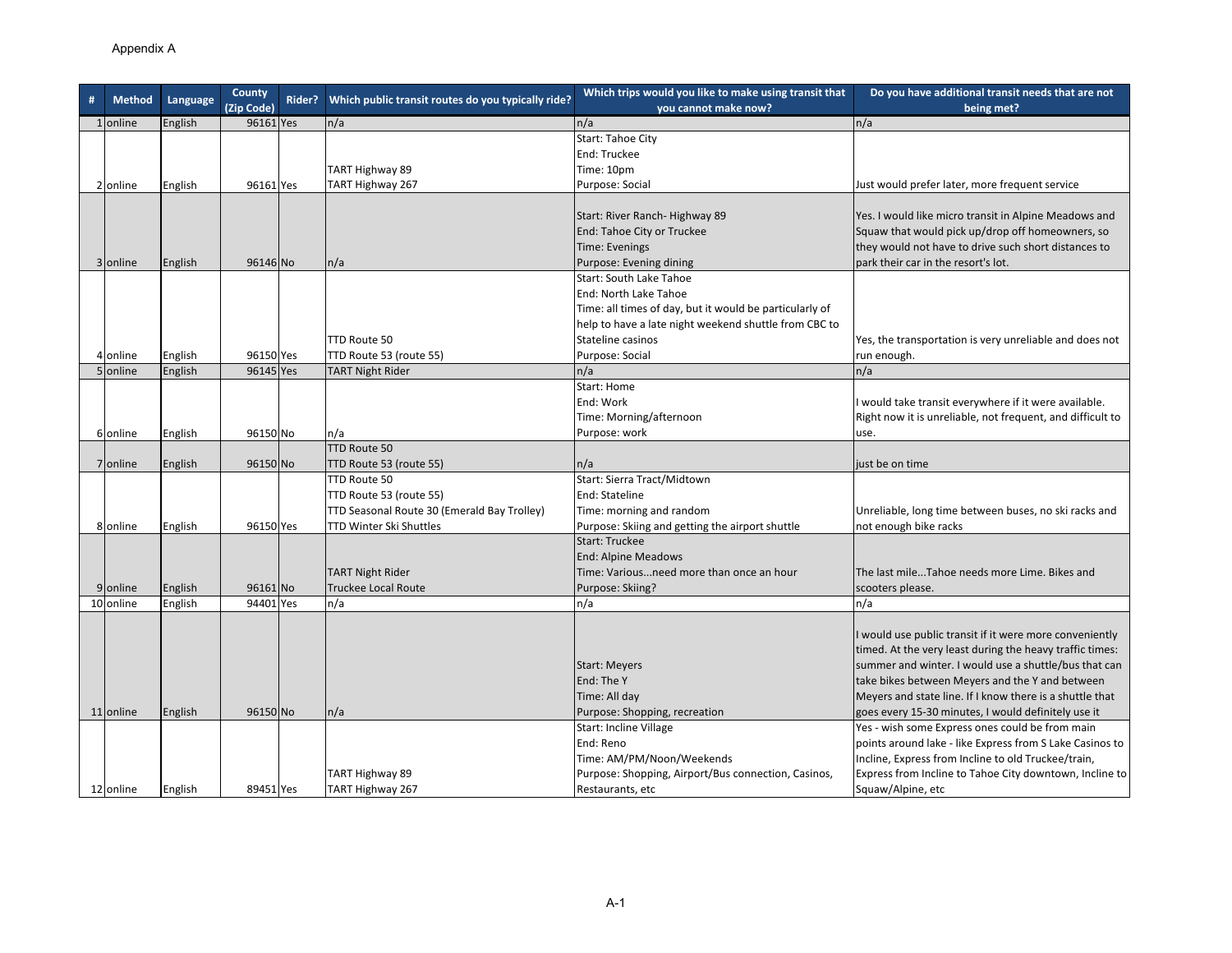| <b>Method</b> |          | County     | Rider? | Which public transit routes do you typically ride? | Which trips would you like to make using transit that                                                 | Do you have additional transit needs that are not          |  |
|---------------|----------|------------|--------|----------------------------------------------------|-------------------------------------------------------------------------------------------------------|------------------------------------------------------------|--|
|               | Language | (Zip Code) |        |                                                    | vou cannot make now?                                                                                  | being met?                                                 |  |
|               |          |            |        |                                                    | Start: Sierra tract                                                                                   |                                                            |  |
|               |          |            |        |                                                    | End: Sierra at Tahoe                                                                                  |                                                            |  |
|               |          |            |        |                                                    | Time: Other than employee times or download there is                                                  |                                                            |  |
|               |          |            |        |                                                    | no bus that goes this way.                                                                            |                                                            |  |
| 13 online     | English  | 96150 Yes  |        | <b>TTD Route 50</b>                                | Purpose: Sierra snowboard team for young adult                                                        | Yes                                                        |  |
| 14 online     | English  | 96150 No   |        | n/a                                                | n/a                                                                                                   | n/a                                                        |  |
|               |          |            |        |                                                    |                                                                                                       |                                                            |  |
|               |          |            |        |                                                    | <b>Start: Meyers</b>                                                                                  |                                                            |  |
|               |          |            |        |                                                    | End: North Shore, West Shore, East Shore, Kirkwood,                                                   | Transit in Tahoe is worse than anywhere else I have        |  |
|               |          |            |        |                                                    | Sierra At Tahoe, Echo Summit, Hope Valley,                                                            | ever lived. It is worse than almost every place I have     |  |
|               |          |            |        | TTD Seasonal Route 30 (Emerald Bay Trolley)        | Time: All day                                                                                         | travelled. There are many unmet transit needs and very     |  |
| 15 online     | English  | 96150 Yes  |        | TTD Winter Ski Shuttles                            | Purpose: work and recreation                                                                          | few met needs.                                             |  |
|               |          |            |        |                                                    |                                                                                                       |                                                            |  |
|               |          |            |        |                                                    | <b>Start: Meyers</b>                                                                                  |                                                            |  |
|               |          |            |        |                                                    | End: Tahoe City, Kirkwood, Echo Summit, Luther Pass                                                   |                                                            |  |
|               |          |            |        | TTD Seasonal Route 30 (Emerald Bay Trolley)        | Time: All day                                                                                         | Winter trips to ski resorts, Emerald Bay, West Shore,      |  |
| 16 online     | English  | 96150 Yes  |        | TTD Winter Ski Shuttles                            | Purpose: Work and recreation                                                                          | and East Shore.                                            |  |
|               |          |            |        |                                                    | Start: Incline Village near the Hyatt                                                                 |                                                            |  |
|               |          |            |        |                                                    | End: Tahoe City Downtown                                                                              |                                                            |  |
|               |          |            |        | <b>TART Mainline</b>                               | Time: 8PM - 2AM                                                                                       |                                                            |  |
| 17 online     | English  | 89451 Yes  |        | <b>TART Night Rider</b>                            | Purpose: Social                                                                                       | Dedicated Park n' Ride within Incline Village              |  |
|               |          |            |        |                                                    | Start: Meyers                                                                                         |                                                            |  |
|               |          |            |        |                                                    | End: Kirkwood                                                                                         | Yes, I often work in Tahoe City and would take transit     |  |
|               |          |            |        | TTD Seasonal Route 30 (Emerald Bay Trolley)        | Time: All day                                                                                         | from Meyers/SLT if it existed. Additionally, summer and    |  |
| 18 online     | English  | 96150 Yes  |        | TTD Winter Ski Shuttles                            | Purpose: Skiing                                                                                       | winter recreational transit is nonexistent in Tahoe.       |  |
|               |          |            |        |                                                    | Start: Golden bear                                                                                    |                                                            |  |
|               |          |            |        |                                                    | End: Stateline                                                                                        |                                                            |  |
|               |          |            |        |                                                    | Time: Any                                                                                             |                                                            |  |
| 19 online     | English  | 96150 Yes  |        | TTD Seasonal Route 30 (Emerald Bay Trolley)        | Purpose: Recreational                                                                                 | Yes                                                        |  |
|               |          |            |        |                                                    | <b>Start: Truckee</b>                                                                                 |                                                            |  |
|               |          |            |        |                                                    | End: Northstar                                                                                        |                                                            |  |
|               |          |            |        |                                                    | Time: More frequent times                                                                             |                                                            |  |
| 20 online     | English  | 96143 Yes  |        | TART Highway 267                                   | Purpose: Work                                                                                         | Staff for resorts from reno to truckee                     |  |
|               |          |            |        |                                                    | Start: South shore                                                                                    |                                                            |  |
|               |          |            |        |                                                    | End: North shore                                                                                      |                                                            |  |
|               |          |            |        |                                                    | Time: Any                                                                                             | Yes. Not many stops on Kingsbury or along pioneer. Dog     |  |
| 21 online     | English  | 89449 No   |        | TTD Route 50                                       | Purpose: Outdoor activities                                                                           | friendly options or options to bring gear (mtn bikes, etc) |  |
|               |          |            |        | TTD Seasonal Route 30 (Emerald Bay Trolley)        |                                                                                                       |                                                            |  |
| 22 online     | English  | 89451 Yes  |        | TTD Seasonal Route 28 (East Shore Express)         | n/a                                                                                                   | Incline Village                                            |  |
|               |          |            |        |                                                    | <b>Start: Tahoe City</b>                                                                              |                                                            |  |
|               |          |            |        |                                                    | End: South Lake Tahoe                                                                                 | I might be inclined to commute to work via public          |  |
|               |          |            |        |                                                    | Time: Commuting hours                                                                                 | transit if there were more stop times during high          |  |
|               |          |            |        |                                                    | Purpose: Commuting to work. No feasible options at this demand commuting hours. For example, every 20 |                                                            |  |
| 23 online     | English  | 96145 No   |        | n/a                                                | time.                                                                                                 | minutes from 7:00am to 9:00am.                             |  |
|               |          |            |        |                                                    | Start: Midtown                                                                                        |                                                            |  |
|               |          |            |        |                                                    | End: Downtown                                                                                         |                                                            |  |
|               |          |            |        |                                                    | Time: All day                                                                                         |                                                            |  |
| 24 online     | English  | 96150 No   |        | n/a                                                | Purpose: Work and fun                                                                                 | Yes                                                        |  |
|               |          |            |        |                                                    |                                                                                                       |                                                            |  |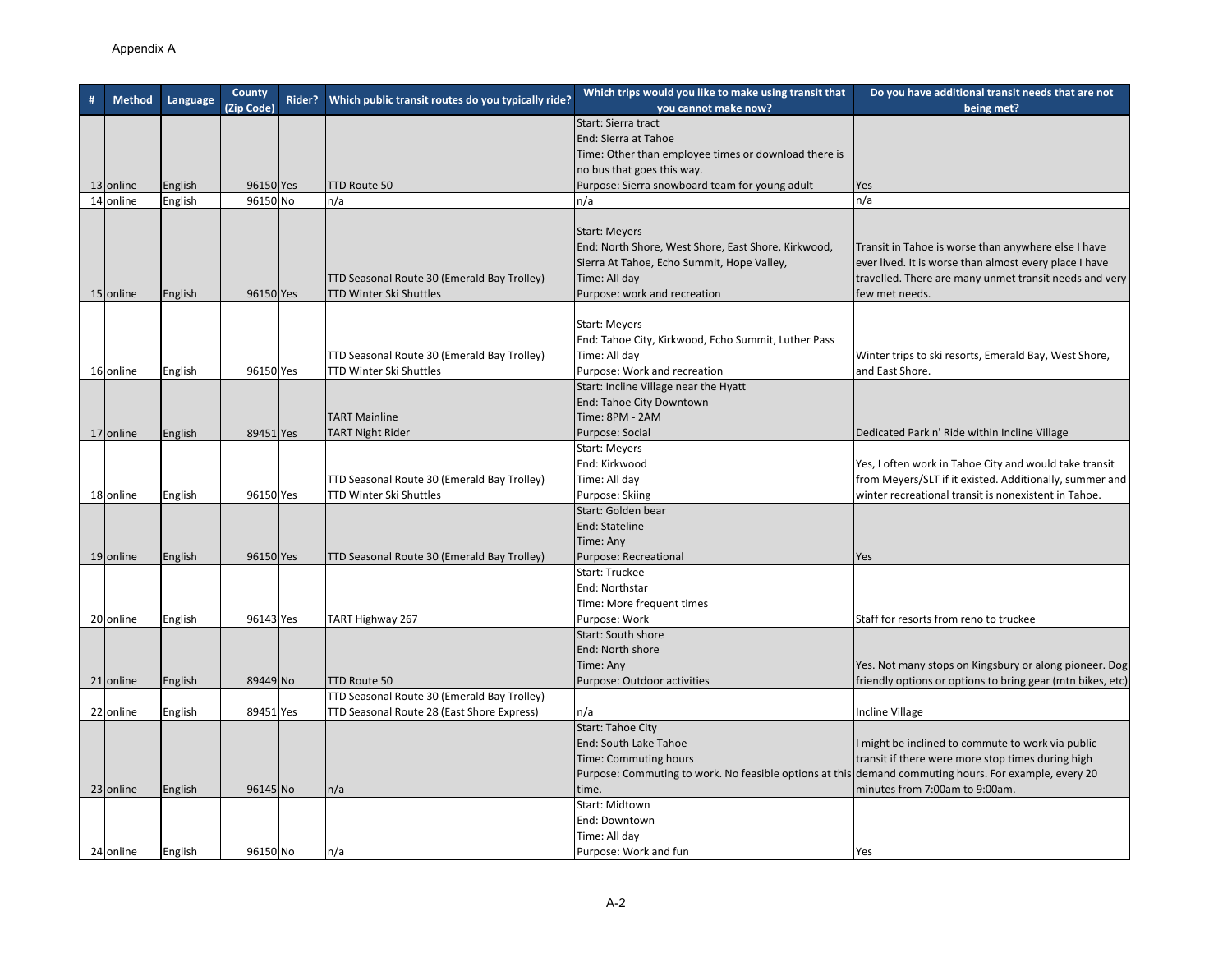| # | <b>Method</b>        |                    | County               | Rider? | Which public transit routes do you typically ride?                                                         | Which trips would you like to make using transit that                                                                                  | Do you have additional transit needs that are not                                                                                                                                                                                                                                                                                                                                                               |
|---|----------------------|--------------------|----------------------|--------|------------------------------------------------------------------------------------------------------------|----------------------------------------------------------------------------------------------------------------------------------------|-----------------------------------------------------------------------------------------------------------------------------------------------------------------------------------------------------------------------------------------------------------------------------------------------------------------------------------------------------------------------------------------------------------------|
|   |                      | Language           | (Zip Code)           |        |                                                                                                            | you cannot make now?                                                                                                                   | being met?                                                                                                                                                                                                                                                                                                                                                                                                      |
|   |                      |                    |                      |        | TTD Route 50                                                                                               |                                                                                                                                        |                                                                                                                                                                                                                                                                                                                                                                                                                 |
|   | 25 online            | English            | 96150 Yes            |        | TTD Winter Ski Shuttles                                                                                    | n/a                                                                                                                                    | n/a                                                                                                                                                                                                                                                                                                                                                                                                             |
|   | 26 online            | English            | 96145 Yes            |        | TART Highway 89                                                                                            | n/a                                                                                                                                    | n/a                                                                                                                                                                                                                                                                                                                                                                                                             |
|   |                      |                    |                      |        |                                                                                                            |                                                                                                                                        | Yes, Tahoe is awful for transit options. Zero connections<br>between North Shore and South Shore. It's impossible<br>to commute via transit between North Shore and South<br>Shore. Zero options to Kirkwood, Echo Lake, Fallen Leaf<br>Lake, Desolation, TRT, and other recreation trail heads.<br>No winter options to Emerald Bay. Summer gridlock on<br>the West shore makes the shuttles almost pointless. |
|   | 27 online            | English            | 96150 Yes            |        | TTD Winter Ski Shuttles                                                                                    | <b>Start: Meyers</b><br>End: Tahoe City<br>Time: 7am<br>Purpose: Work                                                                  | The buses should have much larger bike carrying<br>capacity. TTD does not appear to be interested in<br>providing forward thinking leadership on transit issues<br>in Tahoe. On the South Shore, our bad transit options<br>are rapidly getting worse.                                                                                                                                                          |
|   |                      |                    |                      |        |                                                                                                            | Start: 295 N Lake Blvd Tahoe City CA 96145<br>End: Choices Day Program 11025 Pioneer Trl Truckee<br>CA<br>Time: 8:30 am return 2:00 pm | Daily to and from Tahoe City to Truckee Choices Day                                                                                                                                                                                                                                                                                                                                                             |
|   | 28 online            | English            | 96145 Yes            |        | Paratransit/ADA Services                                                                                   | Purpose: attend Choices Day Program for Special Needs Program                                                                          |                                                                                                                                                                                                                                                                                                                                                                                                                 |
|   |                      |                    |                      |        | TTD Seasonal Route 30 (Emerald Bay Trolley)<br><b>TART Mainline</b><br>TART Highway 89<br>TART Highway 267 | Start: TC<br>End: Reno<br>Time: Noonish                                                                                                |                                                                                                                                                                                                                                                                                                                                                                                                                 |
|   | 29 online            | English            | 96148 Yes            |        | <b>Truckee Local Route</b>                                                                                 | Purpose: Medical                                                                                                                       | Yes                                                                                                                                                                                                                                                                                                                                                                                                             |
|   | 30 online            | English            | 96143 No             |        | n/a                                                                                                        | Start: Truckee<br>End: Kings Beach<br>Time: 6 PM -12 AM<br>Purpose: To get home                                                        | n/a                                                                                                                                                                                                                                                                                                                                                                                                             |
|   | 31 online            | Spanish            | 96161 No             |        | n/a                                                                                                        | <b>Start: Truckee</b><br>End: Glenshire<br>Time: 7 AM -5 PM<br>Purpose: Visit the doctor                                               | n/a                                                                                                                                                                                                                                                                                                                                                                                                             |
|   |                      |                    |                      |        | <b>TART Mainline</b>                                                                                       |                                                                                                                                        |                                                                                                                                                                                                                                                                                                                                                                                                                 |
|   | 32 paper             | English            | 96143 Yes            |        | TART Highway 267                                                                                           | n/a                                                                                                                                    | n/a                                                                                                                                                                                                                                                                                                                                                                                                             |
|   |                      |                    |                      |        | TTD Route 50<br>TTD Route 23<br>TTD Seasonal Route 30<br><b>TART Mainline</b><br>TART Highway 89           | Start: Hyatt Incline<br>End: Tahoe City<br>Time: 12 noon - 4pm                                                                         |                                                                                                                                                                                                                                                                                                                                                                                                                 |
|   | 33 paper             | English            | 89501 Yes            |        | TART Highway 267                                                                                           | Purpose: many                                                                                                                          | Yes - Serena is the best driver by far!!                                                                                                                                                                                                                                                                                                                                                                        |
|   | 34 paper             | English            | 89706 No             |        | n/a                                                                                                        | n/a                                                                                                                                    | n/a                                                                                                                                                                                                                                                                                                                                                                                                             |
|   | 35 paper             | English            | 89457 No             |        | n/a                                                                                                        | n/a                                                                                                                                    | n/a                                                                                                                                                                                                                                                                                                                                                                                                             |
|   | 36 paper<br>37 paper | English<br>English | 89402 No<br>89402 No |        | n/a<br>n/a                                                                                                 | n/a<br>n/a                                                                                                                             | n/a<br>n/a                                                                                                                                                                                                                                                                                                                                                                                                      |
|   |                      |                    |                      |        |                                                                                                            |                                                                                                                                        |                                                                                                                                                                                                                                                                                                                                                                                                                 |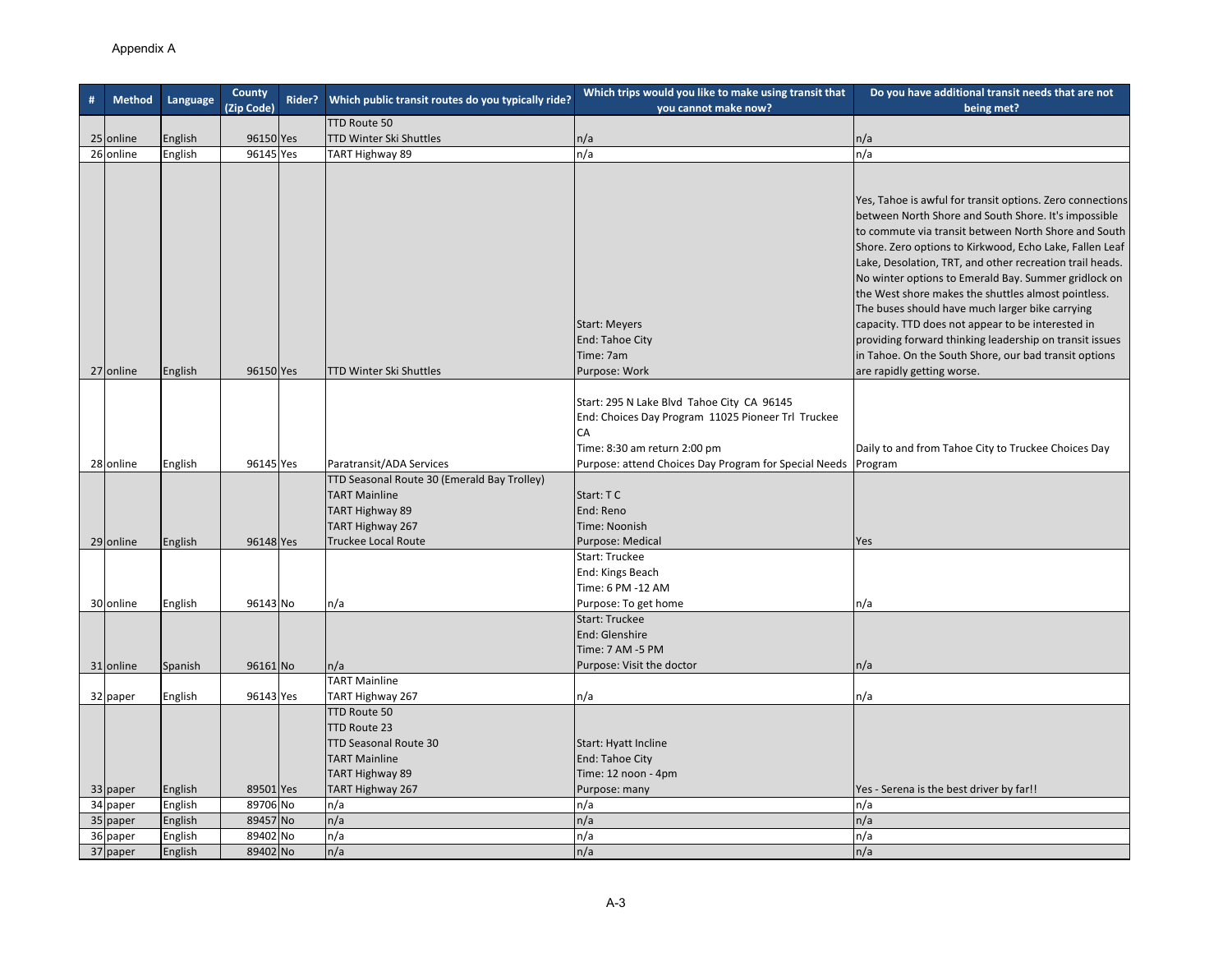| # | <b>Method</b> | Language | <b>County</b> | Rider? | Which public transit routes do you typically ride? | Which trips would you like to make using transit that | Do you have additional transit needs that are not |
|---|---------------|----------|---------------|--------|----------------------------------------------------|-------------------------------------------------------|---------------------------------------------------|
|   |               |          | (Zip Code)    |        |                                                    | you cannot make now?                                  | being met?                                        |
|   |               |          |               |        | TTD Seasonal Route 28 (East Shore Express)         |                                                       |                                                   |
|   |               |          |               |        | TART Highway 267                                   |                                                       |                                                   |
|   | 38 paper      | English  | 89402 Yes     |        | Truckee Local Route                                | n/a                                                   | n/a                                               |
|   |               |          |               |        | TTD Seasonal Route 28 (East Shore Express)         |                                                       |                                                   |
|   |               |          |               |        | <b>TTD Winter Ski Shuttles</b>                     |                                                       |                                                   |
|   | 39 paper      | English  | 89451 Yes     |        | <b>TART Night Rider</b>                            | n/a                                                   | none                                              |
|   | 40 paper      | English  | 89506 Yes     |        | Reno routes                                        | n/a                                                   | none                                              |
|   | 41 paper      | English  | 96161 No      |        | n/a                                                | n/a<br>Start: Crystal Bay                             | unsure - new to area                              |
|   |               |          |               |        |                                                    | End: Incline Village                                  |                                                   |
|   |               |          |               |        | <b>TART Mainline</b>                               | Time: Night rider                                     |                                                   |
|   | 42 paper      | English  | 89450 Yes     |        | <b>TART Night Rider</b>                            | <b>Purpose: Social activities</b>                     | n/a                                               |
|   | 43 paper      | English  | 89451 No      |        | n/a                                                | n/a                                                   | Taxi cab, dial-a-ride, lyft                       |
|   | 44 paper      | English  | 89402 No      |        | n/a                                                | n/a                                                   | n/a                                               |
|   |               |          |               |        | TTD Winter Ski Shuttles                            |                                                       |                                                   |
|   |               |          |               |        | <b>TART Mainline</b>                               |                                                       |                                                   |
|   | 45 paper      | English  | 89402 Yes     |        | <b>TART Night Rider</b>                            | n/a                                                   | Needs to be 24 hrs                                |
|   |               |          |               |        |                                                    | Start: Crystal Bay                                    |                                                   |
|   |               |          |               |        | <b>TART Mainline</b>                               | End: Incline Village                                  |                                                   |
|   |               |          |               |        | TART Highway 267                                   | Time: After 5:00pm                                    |                                                   |
|   | 46 paper      | English  | 89451 Yes     |        | <b>TART Night Rider</b>                            | Purpose: To get home after work                       | none                                              |
|   | 47 paper      | English  | 89450 Yes     |        | <b>TART Mainline</b>                               | n/a                                                   | n/a                                               |
|   | 48 paper      | English  | 89450 Yes     |        | <b>TART Mainline</b>                               | n/a                                                   | n/a                                               |
|   |               |          |               |        | TTD Seasonal Route 28 (East Shore Express)         |                                                       |                                                   |
|   |               |          |               |        | TART Highway 267                                   |                                                       |                                                   |
|   |               |          |               |        | <b>TART Night Rider</b>                            |                                                       |                                                   |
|   | 49 paper      | English  | 96143 Yes     |        | <b>Truckee Local Route</b>                         | n/a                                                   | n/a                                               |
|   |               |          |               |        | TTD Seasonal Route 28 (East Shore Express)         |                                                       |                                                   |
|   |               |          |               |        | TART Highway 267                                   |                                                       |                                                   |
|   |               |          |               |        | <b>TART Night Rider</b>                            |                                                       |                                                   |
|   | 50 paper      | English  | 96143 Yes     |        | Truckee Local Route                                | n/a                                                   | n/a                                               |
|   |               |          |               |        | TTD Seasonal Route 30 (Emerald Bay Trolley)        |                                                       |                                                   |
|   |               |          |               |        | TART Highway 267                                   |                                                       |                                                   |
|   |               |          |               |        | <b>TART Night Rider</b>                            |                                                       |                                                   |
|   |               |          |               |        | <b>Truckee Local Route</b>                         |                                                       |                                                   |
|   | 51 paper      | English  | 96143 Yes     |        | Paratransit/ADA Services                           | n/a                                                   | n/a                                               |
|   |               |          |               |        |                                                    | Start: Crystal Bay                                    |                                                   |
|   |               |          |               |        |                                                    | End: Incline Village                                  |                                                   |
|   |               |          |               |        |                                                    | Time: 9pm                                             |                                                   |
|   | 52 paper      | English  | 89451 Yes     |        | <b>TART Mainline</b>                               | Purpose: Go home after work                           | The bus to go to Incline until 9pm would be nice  |
|   | 53 paper      | English  | 89460 No      |        | n/a                                                | n/a                                                   | n/a                                               |
|   |               |          |               |        |                                                    | <b>Start: Senior Center SLT</b>                       |                                                   |
|   |               |          |               |        |                                                    | End: Carson                                           |                                                   |
|   |               |          |               |        | TTD Route 50                                       | Time: Noon                                            |                                                   |
|   | 54 paper      | English  | 96150 Yes     |        | TTD Route 53 (route 55)                            | Purpose: Down town                                    | Route 50 to go to Kingsbury transit center        |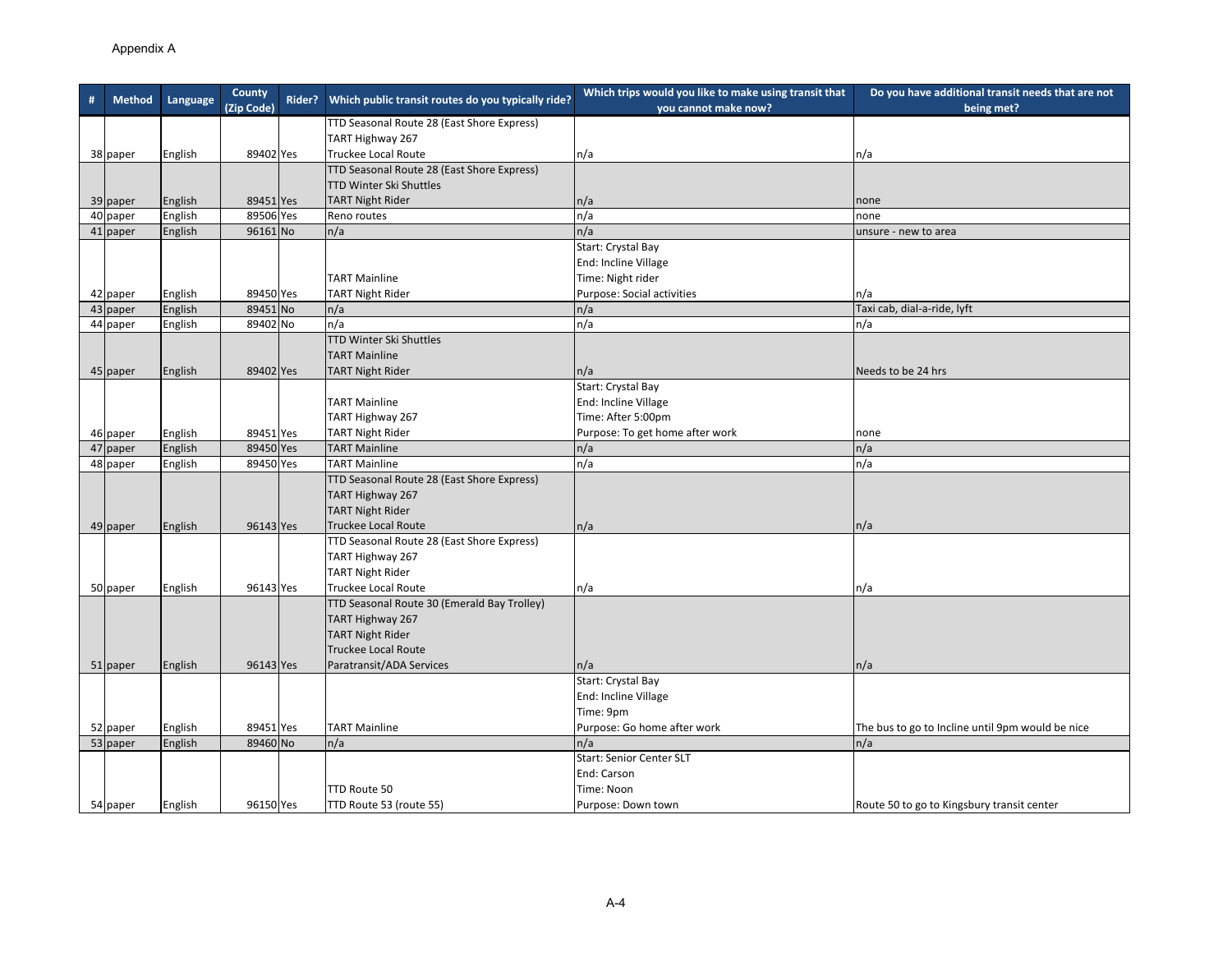| # | <b>Method</b> | Language | County     | Rider? | Which public transit routes do you typically ride? | Which trips would you like to make using transit that      | Do you have additional transit needs that are not        |
|---|---------------|----------|------------|--------|----------------------------------------------------|------------------------------------------------------------|----------------------------------------------------------|
|   |               |          | (Zip Code) |        |                                                    | you cannot make now?                                       | being met?                                               |
|   |               |          |            |        |                                                    | Start: 390 Saddle Rd                                       |                                                          |
|   |               |          |            |        |                                                    | <b>End: Senior Center</b>                                  | I would like to go to Reno, Carson City, and             |
|   |               |          |            |        |                                                    | Time: 11:30am                                              | Markleeville. My wife needs to get to Barton hospital    |
|   | 55 paper      | English  | 96150 Yes  |        | n/a                                                | Purpose: food/socialism                                    | for doctor's appointments                                |
|   |               |          |            |        | TTD Route 50                                       |                                                            |                                                          |
|   |               |          |            |        | TTD Route 53 (route 55)                            |                                                            | get off work at 10:00pm. How about one bus every         |
|   | 56 paper      | English  | 96150 Yes  |        | Paratransit/ADA services                           | n/a                                                        | hour after 8:00pm?                                       |
|   |               |          |            |        | TTD Route 50                                       |                                                            |                                                          |
|   |               |          |            |        | TTD Route 53 (route 55)                            |                                                            |                                                          |
|   | 57 paper      | English  | 96150 Yes  |        | Paratransit/ADA services                           | n/a                                                        | Keep with the old schedule                               |
|   |               |          |            |        |                                                    | Start: Stateline for 20x (22)                              |                                                          |
|   |               |          |            |        |                                                    | End: Carson/gardnerville                                   |                                                          |
|   |               |          |            |        | TTD Route 50                                       | Time: No way to take the public bus to catch the first     | There is no way to catch the first run of 22 if you live |
|   |               |          |            |        | TTD Route 53 (route 55)                            | 20x (22) run                                               | near the Y.                                              |
|   | 58 paper      | English  | 96150 Yes  |        | TTD Route 20x (route 22)                           | Purpose: Work/fun                                          | The new changes ARE going to hurt A LOT of people        |
|   |               |          |            |        |                                                    | <b>Start: North Upper Truckee</b>                          |                                                          |
|   |               |          |            |        |                                                    | End: CSLT area by Lodi Ave                                 |                                                          |
|   |               |          |            |        |                                                    | Time: 8am to 5pm                                           |                                                          |
|   | 59 paper      | English  | 96150 No   |        | n/a                                                | Purpose: Work                                              | From Gondola to Stagecoach and Boulder areas             |
|   |               |          |            |        | TTD Route 50                                       |                                                            |                                                          |
|   |               |          |            |        | TTD Route 53 (route 55)                            | Start: South Shore                                         |                                                          |
|   |               |          |            |        | TTD Route 20x (route 22)                           | End: North Shore                                           |                                                          |
|   |               |          |            |        | TTD Seasonal Route 30 (Emerald Bay Trolley)        | Time:                                                      | Desolation wilderness - there should be a chair to the   |
|   | 60 paper      | English  | 96151 Yes  |        | TTD Seasonal Route 28 (East Shore Express)         | Purpose: Enjoyment                                         | top of Mt. Tallac                                        |
|   |               |          |            |        | TTD Route 50                                       |                                                            |                                                          |
|   |               |          |            |        | TTD Route 53 (route 55)                            | Start: Pioneer and Wildwood                                |                                                          |
|   |               |          |            |        | TTD Route 19x/20x (22)                             | End: I would like to ride a bus from SLT to either Reno or |                                                          |
|   |               |          |            |        | Route 30                                           | to Sac more than one time of day                           |                                                          |
|   |               |          |            |        | Route 28                                           | Time: TTD and TART would be easier to ride if connected    |                                                          |
|   |               |          |            |        | TART Hwy 89                                        | easily                                                     |                                                          |
|   | 61 paper      | English  | 96150 Yes  |        | TART Hwy 267                                       | Purpose: Travel, social activities, getting around easier  |                                                          |
|   |               |          |            |        | Route 50                                           |                                                            |                                                          |
|   |               |          |            |        | Route 53 (55)                                      |                                                            |                                                          |
|   |               |          |            |        | Route 19x/20x (22)                                 |                                                            |                                                          |
|   |               |          |            |        | Route 30                                           | Start: Stateline                                           |                                                          |
|   |               |          |            |        | <b>TART Mainline</b>                               | End: Carson City                                           |                                                          |
|   |               |          |            |        | TART Hwy 89                                        | Time: Daytime and evening                                  |                                                          |
|   |               |          |            |        | <b>TART Night Rider</b>                            | Purpose: Medical appointments and shopping and             |                                                          |
|   | 62 paper      | English  | 96150 Yes  |        | <b>Truckee Local Route</b>                         | leisure                                                    | 24 hour city bus service                                 |
|   |               |          |            |        |                                                    | <b>Start: Y Transit</b>                                    |                                                          |
|   |               |          |            |        |                                                    | End: Zephyr Cove                                           |                                                          |
|   |               |          |            |        | TTD Route 50                                       | Time: any                                                  |                                                          |
|   | 63 paper      | English  | 96150 No   |        | TTD Route 53 (route 55)                            | Purpose: Social                                            | none                                                     |
|   |               |          |            |        |                                                    | Start: South Tahoe                                         |                                                          |
|   |               |          |            |        |                                                    | End: Tillman center Gardnerville, NV                       |                                                          |
|   |               |          |            |        |                                                    | Time: 9pm                                                  |                                                          |
|   | 64 paper      | English  | 89460 Yes  |        | TTD Route 20x (route 22)                           | Purpose: get home after closing                            | n/a                                                      |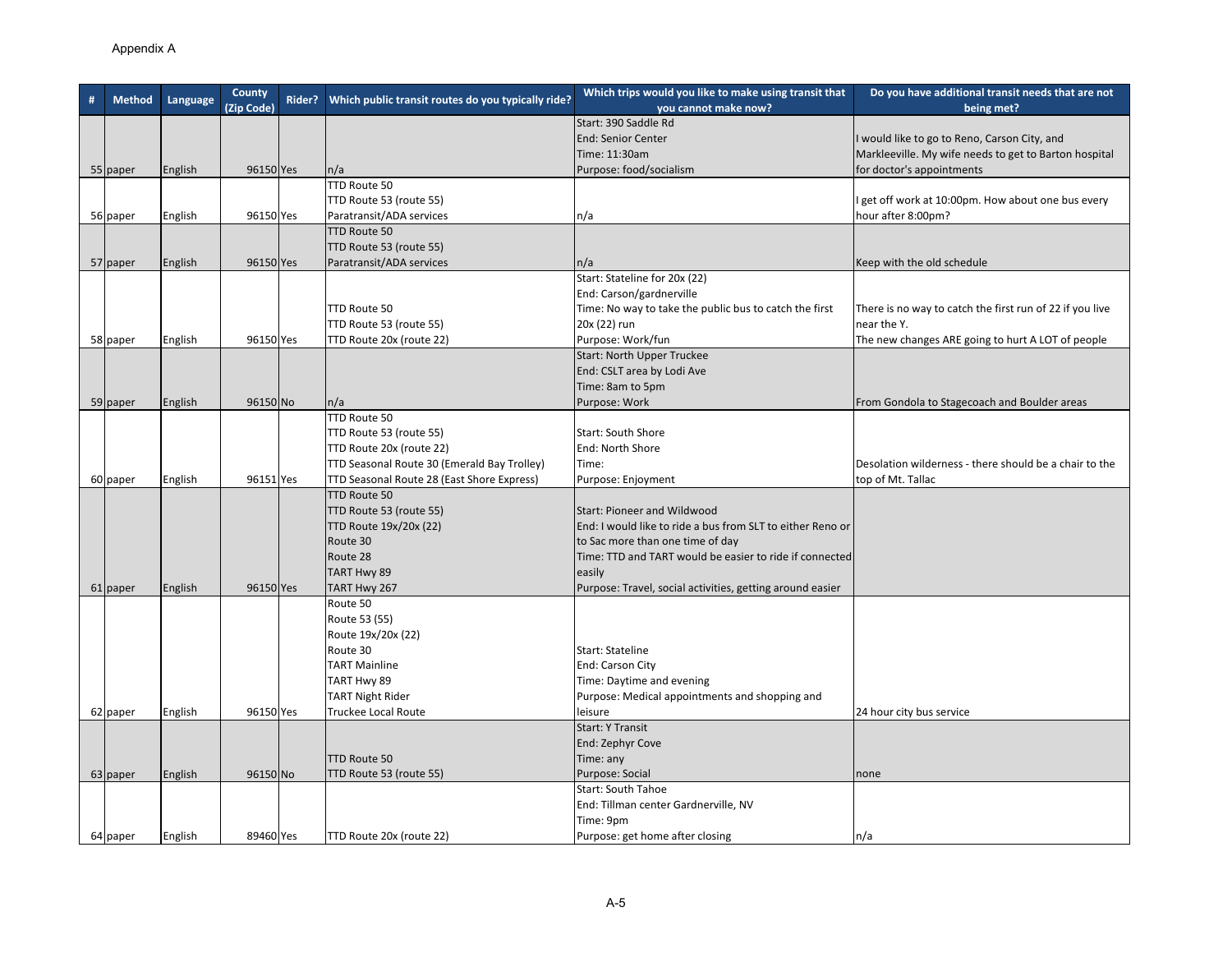|               |          | County     |        | Which public transit routes do you typically ride? | Which trips would you like to make using transit that | Do you have additional transit needs that are not       |
|---------------|----------|------------|--------|----------------------------------------------------|-------------------------------------------------------|---------------------------------------------------------|
| <b>Method</b> | Language | (Zip Code) | Rider? |                                                    | you cannot make now?                                  | being met?                                              |
|               |          |            |        |                                                    | Start: South Lake Tahoe                               |                                                         |
|               |          |            |        |                                                    | End: Gardnerville                                     |                                                         |
|               |          |            |        |                                                    | Time: 9:00pm                                          |                                                         |
| 65 paper      | English  | 89460 Yes  |        | TTD Route 20x (route 22)                           | Purpose: Get home after closing                       | Later routes                                            |
|               |          |            |        | TTD Route 19x                                      |                                                       |                                                         |
| 66 paper      | English  | 89403 Yes  |        | TTD Route 20x (route 22)                           | n/a                                                   | schedule changes have been difficult                    |
|               |          |            |        |                                                    | Start: Kingsbury transit center                       |                                                         |
|               |          |            |        |                                                    | End: Home                                             |                                                         |
|               |          |            |        |                                                    | Time: 11pm                                            |                                                         |
| 67 paper      | English  | 89449 Yes  |        | TTD Route 23 (route 22)                            | Purpose: work                                         | Shuttle should run later                                |
|               |          |            |        | TTD Route 50                                       |                                                       |                                                         |
|               |          |            |        | TTD Route 53 (route 55)                            |                                                       |                                                         |
|               |          |            |        | TTD Route 23 (route 22)                            |                                                       |                                                         |
| 68 paper      | Spanish  | 96150 Yes  |        | TTD Route 20x (route 22)                           | n/a                                                   | n/a                                                     |
|               |          |            |        |                                                    | Start: Tahoe                                          |                                                         |
|               |          |            |        |                                                    | End: Carson                                           |                                                         |
|               |          |            |        | TTD Route 19x                                      | Time:                                                 |                                                         |
| 69 paper      | Spanish  | 89701 Yes  |        | TTD Route 20x (route 22)                           | Purpose: Work                                         | yes                                                     |
|               |          |            |        |                                                    | Start: Stateline                                      |                                                         |
|               |          |            |        |                                                    | End: Gardnerville                                     |                                                         |
|               |          |            |        | TTD Route 19x                                      | Time: 6:30, 3 days per week                           |                                                         |
| 70 paper      | Spanish  | 89410 Yes  |        | TTD Route 20x (route 22)                           | Purpose: Work                                         | I need to get to and from work                          |
|               |          |            |        |                                                    | <b>Start: Harveys</b>                                 |                                                         |
|               |          |            |        |                                                    | End: Home                                             |                                                         |
|               |          |            |        |                                                    | Time: 6:50 am                                         |                                                         |
| 71 paper      | Spanish  | 89705 Yes  |        | TTD Route 20x (route 22)                           | Purpose: Work                                         | no                                                      |
|               |          |            |        | TTD Route 19x                                      |                                                       |                                                         |
| 72 paper      | Spanish  | 89701 Yes  |        | TTD Route 20x (route 22)                           | n/a                                                   | no                                                      |
|               |          |            |        |                                                    |                                                       | The reason why no one rides the bus from the west       |
|               |          |            |        |                                                    |                                                       | shore is because it doesn't operate early enough. There |
|               |          |            |        |                                                    |                                                       | are plenty of residents with a DUI, J-1 Visa, and       |
|               |          |            |        | <b>TART Mainline</b>                               | Start: Tahoma                                         | handicapped, who cannot drive. But if the bus doesn't   |
|               |          |            |        | TART Hwy 89                                        | End: Squaw Valley                                     | work for them, they already made other plans. We        |
|               |          |            |        | TART Hwy 267                                       | Time: 5:30am                                          | need earlier routes that connect from Tahoma to         |
| 73 paper      | English  | 96142 Yes  |        | <b>TART Night Rider</b>                            | Purpose: Work                                         | Truckee                                                 |
|               |          |            |        | <b>TART Mainline</b>                               |                                                       |                                                         |
|               |          |            |        | TART Hwy 89                                        |                                                       |                                                         |
| 74 paper      | English  | 96148 Yes  |        | TART Hwy 267                                       | n/a                                                   | Need something that goes around the Lake                |
|               |          |            |        |                                                    | Start:                                                |                                                         |
|               |          |            |        | <b>TTD Winter Ski Shuttles</b>                     | End:                                                  |                                                         |
|               |          |            |        | <b>TART Mainline</b>                               | Time: nights                                          | Bike racks are not compatable with mountain bikes       |
| 75 paper      | English  | 96145 Yes  |        | <b>TART Night Rider</b>                            | Purpose: to see bands                                 | 27.5" and 29" tires                                     |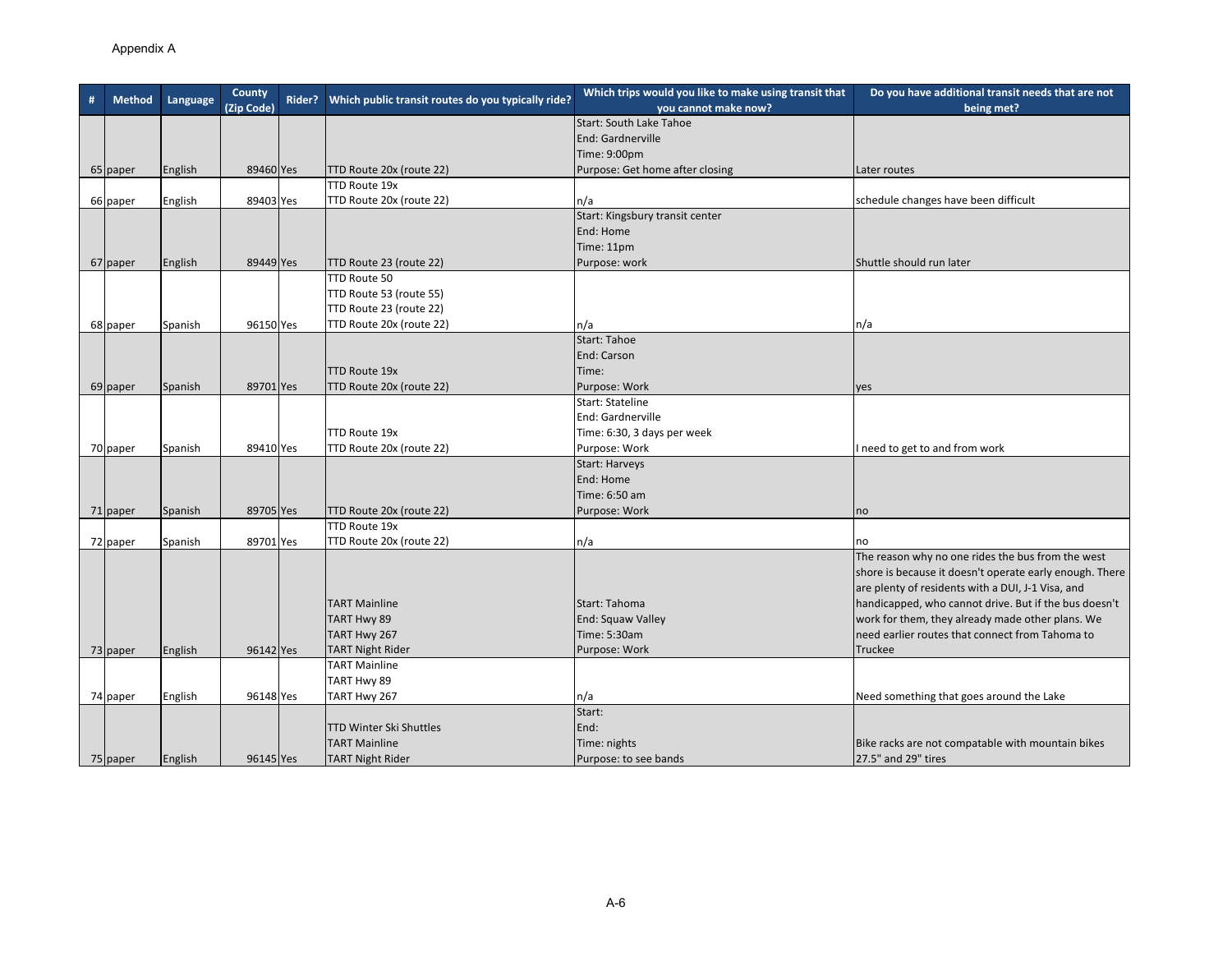| # | <b>Method</b>        | Language           | County<br>(Zip Code)  | Rider? | Which public transit routes do you typically ride? | Which trips would you like to make using transit that<br>you cannot make now?                                       | Do you have additional transit needs that are not<br>being met?                                                                                                                                                                                                                                                                                                                                                                                                                                                                                                                                                                                                                                                                                                                                                                                                                                                                                                                                                                                                                                                                                                                                                                                                                                                                                                                                                                                                               |
|---|----------------------|--------------------|-----------------------|--------|----------------------------------------------------|---------------------------------------------------------------------------------------------------------------------|-------------------------------------------------------------------------------------------------------------------------------------------------------------------------------------------------------------------------------------------------------------------------------------------------------------------------------------------------------------------------------------------------------------------------------------------------------------------------------------------------------------------------------------------------------------------------------------------------------------------------------------------------------------------------------------------------------------------------------------------------------------------------------------------------------------------------------------------------------------------------------------------------------------------------------------------------------------------------------------------------------------------------------------------------------------------------------------------------------------------------------------------------------------------------------------------------------------------------------------------------------------------------------------------------------------------------------------------------------------------------------------------------------------------------------------------------------------------------------|
|   |                      |                    |                       |        | TTD Route 19x                                      | <b>Start: Tilman Center</b><br>End: Harvey's<br>Time: Leave at 6:30am, arrive at Harvey's by 7:15am                 | month commuting from Tillman Center to Harveys for<br>work, participating in a "code green" project. It was<br>working very well until November 1st 2018 when the<br>schedule changed dramatically. I'm no longer able to<br>take the bus. I work 7am - 3pm, with the new schedule I<br>wouldn't get to work until 8:00am or later, depending<br>on road conditions and would not get home until about<br>5:30pm or later, here again road conditions. This makes<br>for a very long commute. The increase time being the<br>Ridge stop. This has affected a considerable number of<br>people living in the Valley and commuting to Tahoe.<br>I know at least 10 people who will no longer ride due to<br>the scheduling changes. The most severe change<br>accrued with the direct route from Carson was<br>cancelled about 2 years ago. This change along was<br>drastic for dozens of riders. I know several riders who<br>don't have cars and their only means of transportation<br>is the bus system, this new schedule has put a heavy<br>burden on them. They are spending an extra 3-4 hours<br>a day commuting.<br>I would like to see the original Carson schedule<br>reinstated and I would also like to see the old schedule<br>Tillman Center to Harveys reinstated, with the first bus<br>leaving Tillman at 6:30am. This time schedule allows us<br>to reach Tahoe by 7:15am. Most of us can live with<br>arriving a few minutes late. I lok forward to seeing |
|   | 76 email             | English            | 89460 Yes             |        | TTD Route 20x (route 22)<br>TTD Route 19x          | Purpose: Work<br>Start: Carson<br>End: Tahoe - need a direct route from Carson to Tahoe<br>Time: Commute hours      | some new and improved schedules and reinstating<br>would like to see a return to a direct route to Carson                                                                                                                                                                                                                                                                                                                                                                                                                                                                                                                                                                                                                                                                                                                                                                                                                                                                                                                                                                                                                                                                                                                                                                                                                                                                                                                                                                     |
|   | 77 email<br>78 phone | English<br>English | 89706 Yes<br>89423 No |        | TTD Route 20x (route 22)<br>n/a                    | Purpose: Work<br>Start: Minden<br>End: Stateline in SLT or North Lake Tahoe<br>Time: Any<br>Purpose: Recreation/fun | City, NV<br>Buses should travel up Spooner Summit. A park-and-<br>ride should be establised at Spooner with options to<br>connect to transit going South and North                                                                                                                                                                                                                                                                                                                                                                                                                                                                                                                                                                                                                                                                                                                                                                                                                                                                                                                                                                                                                                                                                                                                                                                                                                                                                                            |
|   | 79 paper             | English            | 89460 Yes             |        | TTD Route 22                                       | n/a                                                                                                                 | The time schedule change has been inconvenient and<br>may worsen in winter due to road conditions. Ridership<br>will be impacted.                                                                                                                                                                                                                                                                                                                                                                                                                                                                                                                                                                                                                                                                                                                                                                                                                                                                                                                                                                                                                                                                                                                                                                                                                                                                                                                                             |
|   | 80 pop-up            | English            | 96150 Yes             |        | TTD Route 50<br>TTD Route 55                       | n/a                                                                                                                 | Route 55 now takes riders all through the<br>neighborhoods and this takes far too long and is<br>inconvenient.                                                                                                                                                                                                                                                                                                                                                                                                                                                                                                                                                                                                                                                                                                                                                                                                                                                                                                                                                                                                                                                                                                                                                                                                                                                                                                                                                                |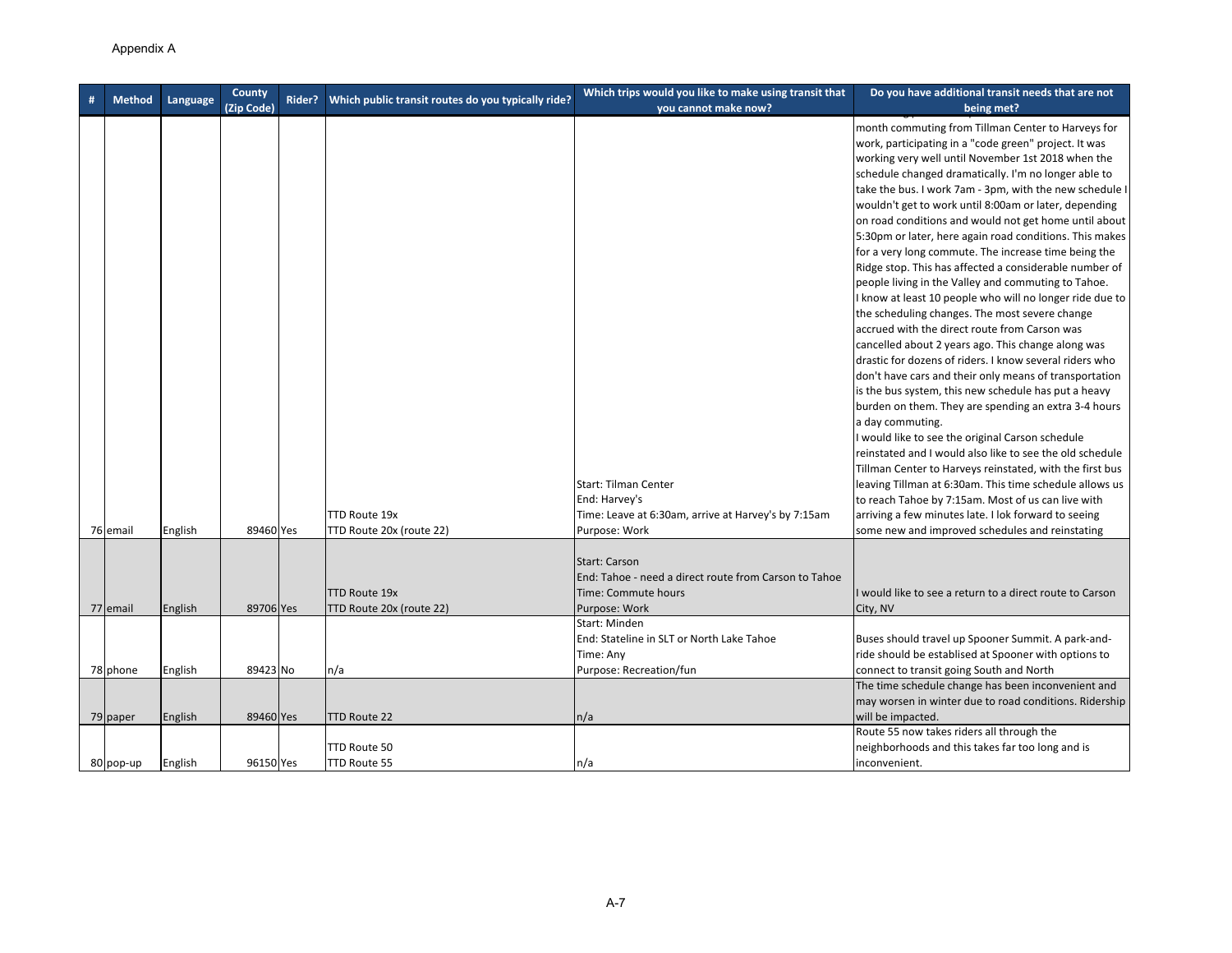| <b>Operator</b> | <b>Unmet Need</b>                                                                                                           | <b>Analysis</b>                                                                                                                                                                                                                                                                                                                                                                                                                                                                                                                                                               | Recommendation                                                                 |
|-----------------|-----------------------------------------------------------------------------------------------------------------------------|-------------------------------------------------------------------------------------------------------------------------------------------------------------------------------------------------------------------------------------------------------------------------------------------------------------------------------------------------------------------------------------------------------------------------------------------------------------------------------------------------------------------------------------------------------------------------------|--------------------------------------------------------------------------------|
| <b>TART</b>     | Later, more frequent service from North Tahoe<br>to Truckee                                                                 | Later service to Truckee is in the financially unconstrained portion of the 2016<br>TART Systems Plan Update. It would require funding beyond what is<br>reasonably forseeable through 2021. More frequent service to Truckee is in<br>the funded portion of the 2016 TART Systems Plan to begin in Fiscal Year<br>2018/19. However, that element does require additional funding from the<br>Town of Truckee, and Placer County has had to delay implementation of TART<br>Systems Plan Elements due to severe understaffing of bus drivers.                                 | This is an unmet transit need not reasonable to meet<br>at this time.          |
| <b>TART</b>     | Microtransit in Alpine meadows and Squaw to<br>pick up homeowners to avoid having to park in<br>the lot                     | Microtransit in Alpine Meadows began on December 1, 2018. Operated by the<br>Squaw Alpine Transit Company. The service is known as "Mountaineer" and is<br>operated through a private contractor that provides app-based trip<br>reservation and payment. More information can be found:<br>https://www.squawalpinetransit.org/                                                                                                                                                                                                                                               | This is not an unmet transit need.                                             |
| TART/TTD        | Service from South Lake Tahoe to North Lake<br>Tahoe for recreation and commuting                                           | <b>TART:</b> Service between North Lake Tahoe and South Lake Tahoe is not in the<br>TART Systems Plan and is not a service priority for Placer County.<br>TTD: Operational comment. TTD agrees that connections between North Lake<br>Tahoe and South Lake Tahoe are desirable. This would require shifting existing This is an unmet transit need not reasonable to meet<br>resources and service reductions in other areas.                                                                                                                                                 | at this time.                                                                  |
| TART/TTD        | I would take transit everywhere if it were<br>available. Right now it is unreliable, not<br>frequent, and difficult to use. | <b>TART: Comment noted.</b><br>TTD: Operational comment. TTD recently implemented multiple service<br>changes to increase frequency during peak periods and build more time into<br>the schedule to improve reliability.                                                                                                                                                                                                                                                                                                                                                      | This is an unmet transit need not reasonable to meet<br>at this time.          |
| TART/TTD        | Not enough bike racks or ski racks on buses                                                                                 | TART: Each TART bus operated by Placer County has a three-position bike rack<br>available. Bikes are not allowed on board due to safety concerns.<br>TTD: All TTD vehicles are equipped with at least two place bike racks. Three<br>place bike racks are now available for many buses, but to switch would require<br>a duplicative capital investment necessitating a shifting of existing capital<br>funds away from maintenance and will result in deferred critical maintenance<br>of TTD assets. TTD allows skiers and snowboarders to bring equipment inside<br>buses. | This is not an unmet transit need.                                             |
| <b>TART</b>     | TART bike racks are not compatable with large<br>mountain bike tires. Anything as big as 27.5"<br>wheels does not fit       | We are aware of issues with the large diameter tires and the wider profile<br>mountain bike tires. We use the racks that are the most recently comercially<br>available thorugh our vendor - Sportworks. As we replace bike racks at Placer<br>County, we will look into racks outfitted for larger tires.                                                                                                                                                                                                                                                                    | This is an unmet transit need that may be reasonable<br>to meet in the future. |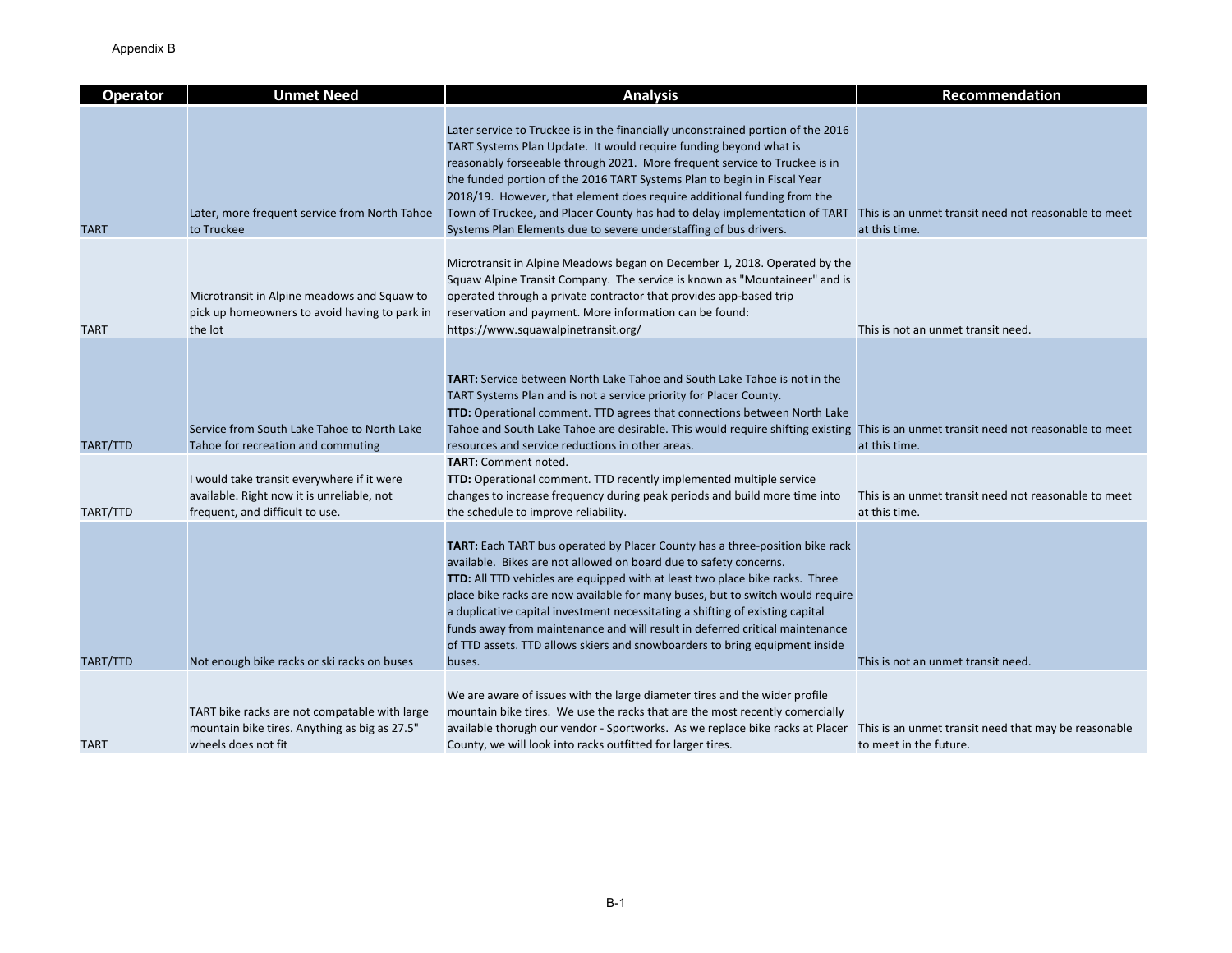| <b>Operator</b> | <b>Unmet Need</b>                                                                                         | <b>Analysis</b>                                                                                                                                                                                                                                                                                                                                                                                                                                                                                                                                                                                                                                                                                                                                                 | Recommendation                                                        |
|-----------------|-----------------------------------------------------------------------------------------------------------|-----------------------------------------------------------------------------------------------------------------------------------------------------------------------------------------------------------------------------------------------------------------------------------------------------------------------------------------------------------------------------------------------------------------------------------------------------------------------------------------------------------------------------------------------------------------------------------------------------------------------------------------------------------------------------------------------------------------------------------------------------------------|-----------------------------------------------------------------------|
| TART/TTD        | Last mile transportation need                                                                             | TART: This need is noted. Currently there are no partnerships with<br>Transportation Network Companies or Microtransit companies identified in<br>the TART Systems Plan. However, there may be the need to do a more in<br>depth analysis of providing service like this thorug private sector partnerships.<br>TTD: Operational comment. TTD agrees that additional connections are<br>desirable. This would require shifting existing resources and service<br>reductions in other areas.                                                                                                                                                                                                                                                                     | This is an unmet transit need not reasonable to meet<br>at this time. |
| <b>TTD</b>      | Meyers to the Y and Stateline all day long                                                                | Operational comment. TTD recently implemented a ommuter service between<br>Meyers and the South Y Transit Center. Providing service all day would require This is an unmet transit need not reasonable to meet<br>shifting existing resources and service reductions in other areas.                                                                                                                                                                                                                                                                                                                                                                                                                                                                            | at this time.                                                         |
| TART/TTD        | 15-20 minute service                                                                                      | <b>TART:</b> 30 Minute service is as frequent as identified in the TART Systems Plan.<br><b>TTD:</b> During peak periods there are three departures from the South Y Transit<br>Center every hour.<br>Incline to Reno is outside of the Jurisdiction of Placer County. This should be                                                                                                                                                                                                                                                                                                                                                                                                                                                                           | This is not an unmet transit need.                                    |
| <b>TART</b>     | Incline to Reno any time of day and on<br>weekends                                                        | referred to the Washoe RTC. TART would consider partnerships with Washoe<br>RTC if this were to be a funded initiative                                                                                                                                                                                                                                                                                                                                                                                                                                                                                                                                                                                                                                          | This is an unmet transit need not reasonable to meet<br>at this time. |
| <b>TART</b>     | Need express buses from various major hubs to<br>other major hubs around the Lake                         | This comment could be interpreted to implement express service for some<br>routes that do not serve smaller stops in between. The TART System Plan<br>does not call for express bus service with few or limited stops. However, the<br>concept is a common transit delivery method and would be considered in<br>future service improvements.                                                                                                                                                                                                                                                                                                                                                                                                                   | This is an unmet transit need not reasonable to meet<br>at this time. |
| <b>TTD</b>      | Need service from Meyers to Kirkwood, Meyers<br>to North Tahoe, Echo Summit, Luther, Hope<br>Valley, etc. | Operational comment. TTD agrees that additional regional connections are<br>desirable. This would require shifting existing resources and service<br>reductions in other areas.                                                                                                                                                                                                                                                                                                                                                                                                                                                                                                                                                                                 | This is an unmet transit need not reasonable to meet<br>at this time. |
| <b>TTD</b>      | Pioneer trail to Stateline                                                                                | Operational comment. Route 55 serves portions of Pioneer Trail and Stateline. This is not an unmet transit need.                                                                                                                                                                                                                                                                                                                                                                                                                                                                                                                                                                                                                                                |                                                                       |
| <b>TTD</b>      | Allow dogs and other gear (mtn bikes, etc.) on<br>buses                                                   | Operational comment. All TTD vehicles are equipped with at least two place<br>bike racks. Three place bike racks are now available for many buses, but to<br>switch would require a duplicative capital investment necessitating shifting<br>existing capital funds away from maintenance and will result in deferred<br>critical maintenance of TTD assets. Trained Service Animals are allowed on<br>buses under the ADA. Pets and other emotional support animals are not<br>allowed on buses for the safety or passengers, staff, and other animals.<br>Limited 'gear' is allowed on TTD buses provided it is under the control of the<br>passenger at all times. Please refer to TTD's Passenger Policies for specific<br>guidance pertaining to packages. | This is not an unmet transit need.                                    |
|                 |                                                                                                           |                                                                                                                                                                                                                                                                                                                                                                                                                                                                                                                                                                                                                                                                                                                                                                 |                                                                       |
| <b>TART</b>     | Need a dedicated park and ride in Incline                                                                 | Incline is outside of the jurisdiction of Placer County. This should be referred<br>to jurisdictions within Washoe. TART would consider route restructuring, in<br>coordination with Washoe RTC, to serve a park & ride lot.                                                                                                                                                                                                                                                                                                                                                                                                                                                                                                                                    | This is an unmet transit need not reasonable to meet<br>at this time. |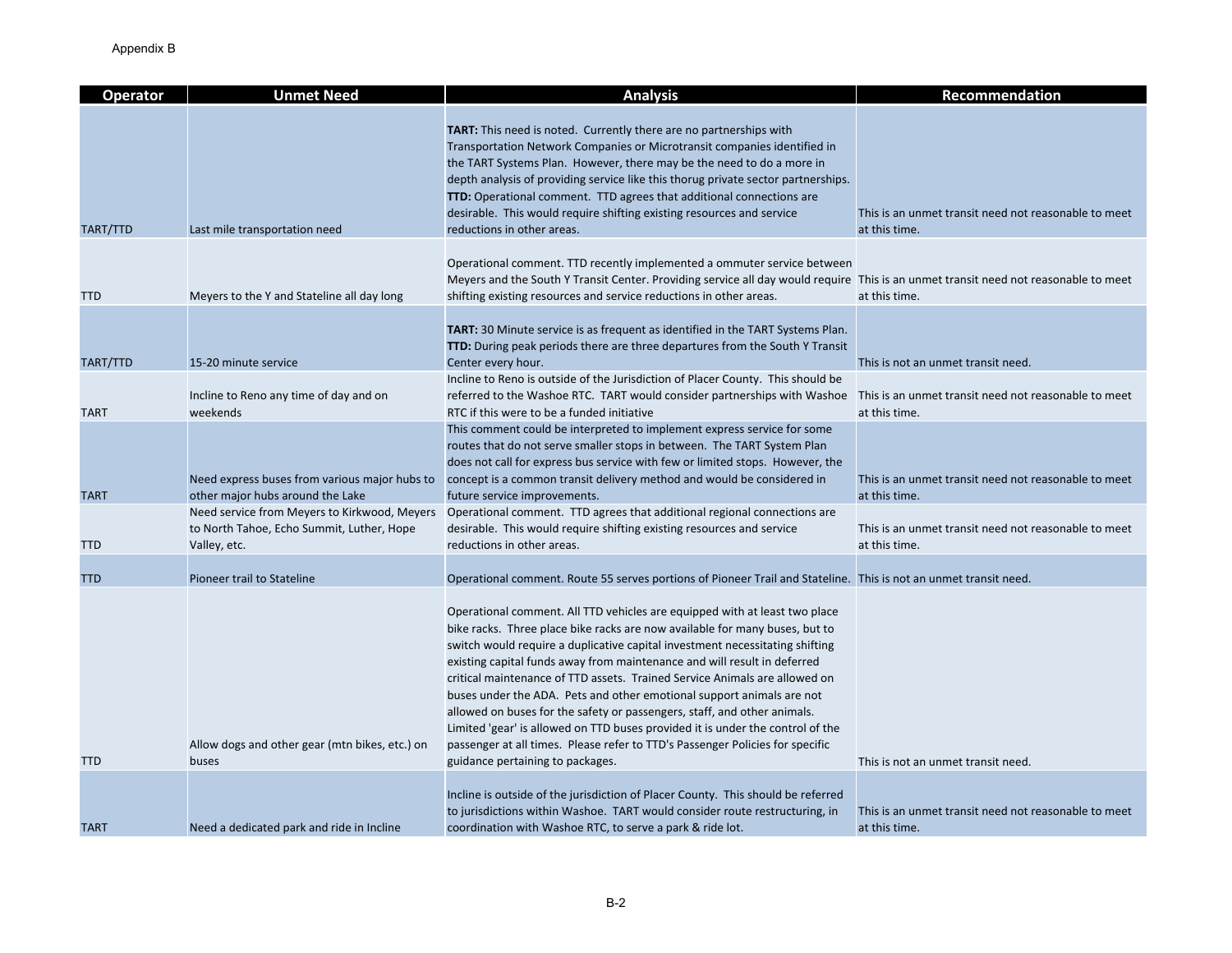| <b>Operator</b> | <b>Unmet Need</b>                                            | <b>Analysis</b>                                                                                                                                                                                   | Recommendation                                                        |
|-----------------|--------------------------------------------------------------|---------------------------------------------------------------------------------------------------------------------------------------------------------------------------------------------------|-----------------------------------------------------------------------|
|                 |                                                              | Incline is outside of the Jurisdiction of Placer County. This should be referred                                                                                                                  |                                                                       |
|                 | Late night service within Incline village and to             | to the Washoe RTC. TART would consider partnerships with Washoe RTC if                                                                                                                            | This is an unmet transit need not reasonable to meet                  |
| <b>TART</b>     | North Tahoe                                                  | this were to be a funded initiative                                                                                                                                                               | at this time.                                                         |
|                 |                                                              | The limits of this identified need are entirely outside of the jurisdiction of                                                                                                                    |                                                                       |
|                 |                                                              | Placer County. TART would consider partnerships with appropriate parties if                                                                                                                       |                                                                       |
| <b>TART</b>     | Need transportation for staff from Reno to<br><b>Truckee</b> | this were to be a funded initiative as it could also be extended to Placer<br>County.                                                                                                             | This is an unmet transit need not reasonable to meet<br>at this time. |
|                 |                                                              | Need ADA transportation from North Lake Tahoe TART- Placer County began operating regular ADA paratransit trips between                                                                           |                                                                       |
| <b>TART</b>     | to the Choices program in Truckee                            | North Lake Tahoe and Choices, Truckee on October 15, 2018                                                                                                                                         | This unmet transit need has been met.                                 |
|                 |                                                              |                                                                                                                                                                                                   |                                                                       |
|                 | Transportation from Tahoe City to Reno for                   | Service between Tahoe City and Reno is not identified in the TART Systems                                                                                                                         | This is an unmet transit need not reasonable to meet                  |
| <b>TART</b>     | medical appointments                                         | Plan. This would need to be further analyzed as the cost could be significant.                                                                                                                    | at this time.                                                         |
|                 |                                                              |                                                                                                                                                                                                   |                                                                       |
|                 |                                                              | TART: Placer County currently operates 20 hours per day during the Summer                                                                                                                         |                                                                       |
|                 |                                                              | and Winter Seasons. 24 Hour Service is not in the TART Systems Plan.                                                                                                                              |                                                                       |
|                 | 24-hour service                                              | <b>TTD:</b> Operational comment. Longer service day would require shifting existing                                                                                                               | This is an unmet transit need not reasonable to meet                  |
| TART/TTD        | Later service so people can get to and from work             | resources and service reductions in other areas.<br>Operational comment. Longer service day would require shifting existing                                                                       | at this time.<br>This is an unmet transit need not reasonable to meet |
| <b>TTD</b>      | after 8:00pm. Suggested one bus every hour                   | resources and service reductions in other areas.                                                                                                                                                  | at this time.                                                         |
|                 |                                                              | Operational comment. There is a bus stop with a shelter at the South Lake                                                                                                                         |                                                                       |
|                 | Better transportation from various spots in SLT              | Tahoe Senior Center. TTD's paratransit service provides transportation to                                                                                                                         |                                                                       |
| <b>TTD</b>      | to the Senior Center in SLT                                  | adults 65 years of age and older.                                                                                                                                                                 | This is not an unmet transit need.                                    |
|                 |                                                              |                                                                                                                                                                                                   | This is an unmet transit need not reasonable to meet                  |
| <b>TTD</b>      | Route 50 should go to Kingsbury Transit Center               | Operational comment. Kingsbury Transit Center is served by routes 22 and 55. at this time.                                                                                                        |                                                                       |
|                 |                                                              |                                                                                                                                                                                                   | This is an unmet transit need not reasonable to meet                  |
| <b>TTD</b>      | Keep the old schedule                                        | Operational comment.                                                                                                                                                                              | at this time.                                                         |
|                 |                                                              | Operational comment. This would require shifting existing resources and                                                                                                                           | This is an unmet transit need not reasonable to meet                  |
| <b>TTD</b>      | Routes from North Upper Truckee to CSLT                      | service reductions in other areas.                                                                                                                                                                | at this time.                                                         |
|                 | Need transportation from Gondola to                          |                                                                                                                                                                                                   |                                                                       |
| <b>TTD</b>      | Stagecoach and Boulder areas during the winter               | Heavenly Ski Resort is providing winter shuttle transportation.                                                                                                                                   | This is not an unmet transit need.                                    |
|                 | Transit between South Y and Zephyr Cove/Cave                 | This would require shifting existing resources and service reductions in other                                                                                                                    | This is an unmet transit need not reasonable to meet                  |
| <b>TTD</b>      | Rock area                                                    | areas.                                                                                                                                                                                            | at this time.                                                         |
|                 | Need later service from SLT to Carson and                    | Longer service day would require shifting existing resources and service                                                                                                                          | This is an unmet transit need not reasonable to meet                  |
| <b>TTD</b>      | Gardnerville                                                 | reductions in other areas.                                                                                                                                                                        | at this time.                                                         |
|                 | There is no way to get from the Y to Stateline to            | Longer service day would require shifting existing resources and service                                                                                                                          | This is an unmet transit need not reasonable to meet                  |
| <b>TTD</b>      | catch the first run of Route 22                              | reductions in other areas.                                                                                                                                                                        | at this time.                                                         |
|                 |                                                              |                                                                                                                                                                                                   |                                                                       |
| <b>TTD</b>      | or to Sac more than one time of day                          | I would like to ride a bus from SLT to either Reno TTD agrees that additional connections are desirable. This would require<br>shifting existing resources and service reductions in other areas. | This is an unmet transit need not reasonable to meet<br>at this time. |
|                 |                                                              |                                                                                                                                                                                                   |                                                                       |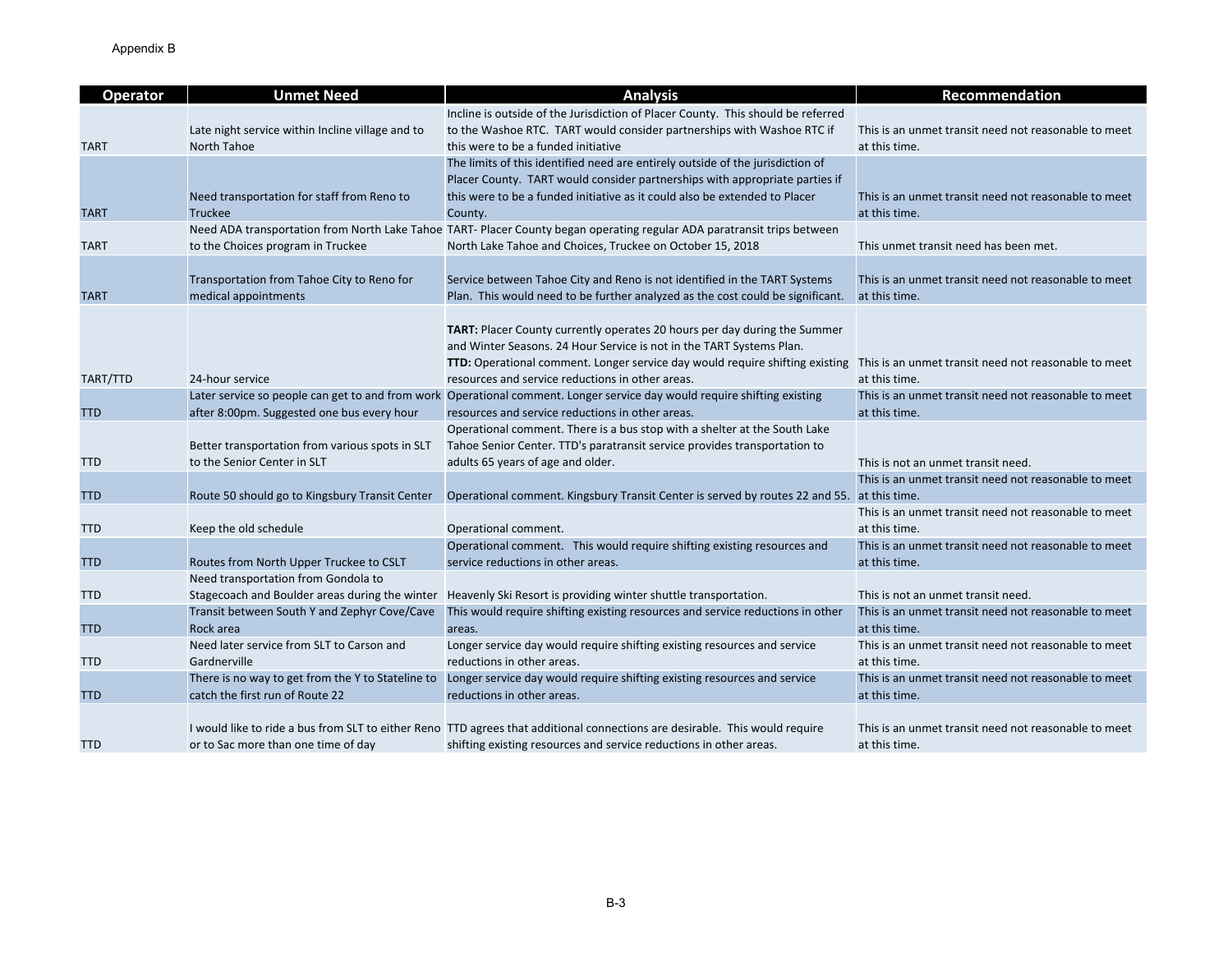| <b>Operator</b> | <b>Unmet Need</b>                                                                                                                                                                                                                             | <b>Analysis</b>                                                                                                                                                                                                                                                                                                                                                                                                                                                                                                                                           | Recommendation                                                                                                                                                                                                                                                                                                                                              |
|-----------------|-----------------------------------------------------------------------------------------------------------------------------------------------------------------------------------------------------------------------------------------------|-----------------------------------------------------------------------------------------------------------------------------------------------------------------------------------------------------------------------------------------------------------------------------------------------------------------------------------------------------------------------------------------------------------------------------------------------------------------------------------------------------------------------------------------------------------|-------------------------------------------------------------------------------------------------------------------------------------------------------------------------------------------------------------------------------------------------------------------------------------------------------------------------------------------------------------|
| <b>TART</b>     | Need earlier runs from Tahoma to Tahoe City<br>and Squaw Valley because there are a lot of<br>people who cannot drive that depend on it                                                                                                       | Placer County is aware of this deficiency and will explore a practical plan to<br>extend service by one hour. The first departure is at 7:10 AM. The request is<br>for a 6:10 AM departure from Tahoma that would connect with the 6:30 AM<br>bus in Tahoe City departing to Squaw Valley and Truckee.                                                                                                                                                                                                                                                    | It is Recommended that Placer County explore<br>reformatting the driver shifts and runs to add a run<br>that begins one hour earlier - at 6:10 AM - from<br>Tahoma to Tahoe City with a timed connection to the<br>6:30 departure from the Tahoe City Transit Center to<br>Squaw Valley/Truckee. This would need to be funded<br>within existing resources. |
| TART/TTD        | Need something that goes around the lake                                                                                                                                                                                                      | <b>TART: Comment noted</b><br>TTD: TTD agrees that connections between North Lake Tahoe and South Lake<br>Tahoe are desirable. This would require shifting existing resources and service This is an unmet transit need not reasonable to meet<br>reductions in other areas.                                                                                                                                                                                                                                                                              | at this time.                                                                                                                                                                                                                                                                                                                                               |
| TART/TTD        | Open up senior shuttles to the general public to<br>keep them running                                                                                                                                                                         | TART: There are no Senior Shuttle programs identified in the TART Systems<br>Plan. The previous shuttle program was initiated by the Tahoe Transportation<br>District and was not funded with Placer County funds.<br>TTD: The recently suspended North Tahoe Truckee Transport (NTTT) senior<br>shuttle was supported by Older American Act funding, which restricts the<br>service to individuals over 60 years of age. A general public demand response<br>service would require shifting existing resources and service reductions in<br>other areas. | This is an unmet transit need not reasonable to meet<br>at this time.                                                                                                                                                                                                                                                                                       |
| <b>TTD</b>      | The new schedule on route 22 from Carson to<br>Tahoe does not leave Carson early enough and<br>the commute takes too long with a stop at the<br>Ridge. The original Carson route over Spooner<br>should be reinstated or the old 20x schedule | Operational comment. TTD agrees that additional connections are desirable.<br>This would require shifting existing resources and service reductions in other<br>areas.                                                                                                                                                                                                                                                                                                                                                                                    | This is an unmet transit need not reasonable to meet<br>at this time.                                                                                                                                                                                                                                                                                       |
| <b>TTD</b>      | Need access between Carson/Minden and South<br>Lake Tahoe via Spooner Summit                                                                                                                                                                  | There is an existing connection between Carson City/Minden and Stateline on<br>Routes 22 and 19x. Due to federal funding restrictions, a direct route to<br>Carson City was discontinued in 2016.                                                                                                                                                                                                                                                                                                                                                         | This is not an unmet transit need.                                                                                                                                                                                                                                                                                                                          |
| <b>TTD</b>      | Route 55 now takes riders all through the<br>neighborhoods and this takes far too long and is<br>inconvenient.                                                                                                                                | Operational comment. An alternative to Route 55 is Route 50, which now<br>operates every 20-30 minutes and does not deviate into neighborhoods.<br>Route 55 also connects to LTCC where riders have the option to transfer to<br>Route 50, which provides more direct service.                                                                                                                                                                                                                                                                            | This is not an unmet transit need.                                                                                                                                                                                                                                                                                                                          |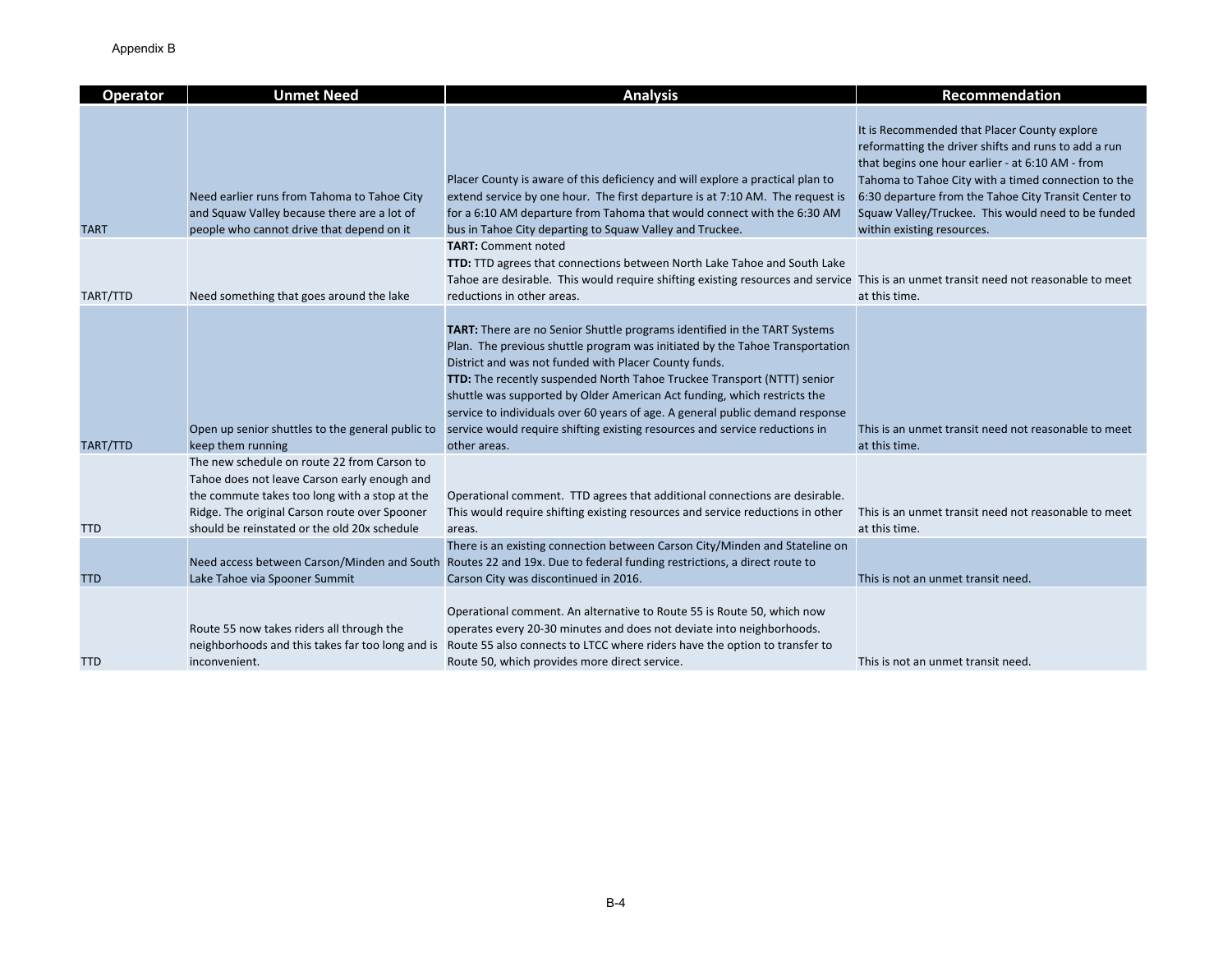| <b>Operator</b> | Group                                                                                                                                 | <b>Unmet Need/Recommendation</b>                                                                                                                                                                                                                                                                                                                                                                                                                                                                                                                                                                                                                    | <b>Analysis</b>                                                                                                                                                                                                                                                                                                                                                                                                                                                                                                                                                                                                                                                                         | <b>Recommendation</b>                                                                                                                                                                                                                                                                    |
|-----------------|---------------------------------------------------------------------------------------------------------------------------------------|-----------------------------------------------------------------------------------------------------------------------------------------------------------------------------------------------------------------------------------------------------------------------------------------------------------------------------------------------------------------------------------------------------------------------------------------------------------------------------------------------------------------------------------------------------------------------------------------------------------------------------------------------------|-----------------------------------------------------------------------------------------------------------------------------------------------------------------------------------------------------------------------------------------------------------------------------------------------------------------------------------------------------------------------------------------------------------------------------------------------------------------------------------------------------------------------------------------------------------------------------------------------------------------------------------------------------------------------------------------|------------------------------------------------------------------------------------------------------------------------------------------------------------------------------------------------------------------------------------------------------------------------------------------|
| TART/TTD        | Community Collaborative o<br><b>Tahoe Truckee/North</b><br><b>Tahoe Social Services</b><br><b>Transportation Advisory</b><br>Council  | Ensure sustainability of local transportation programs for seniors,<br>Veterans, individuals with disabilities and other underserved<br>populations. Explore establishing on-demand transit services for<br>underserved populations in partnership with transportation<br>jurisdictions. Historically, we have experienced low ridership on<br>transit programs designed for underserved populations (such as the<br>North Tahoe Truckee Transport Senior Shuttle) which impacts<br>program sustainability, yet our underserved populations such as<br>seniors and individuals with disabilities continue to face challenges<br>accessing services. | <b>TART:</b> This comment is very broad and generally speaks to<br>better service for underserved populations. Placer County's<br>priorities for transit are in the TART Systems Plan and<br>consider the general public travel needs, including<br>underserved populations. TART's recent expansion of<br>intercity ADA service from North Tahoe to Truckee is an<br>example of this.<br>TTD: All existing transit resources are utilized to support<br>existing service. Any redirection of funds would result in<br>further reductions of transit services. NTTT was an<br>extremely expensive, yet lightly utilitzed program that did<br>not meet any reasonable performance goals. | This is an unmet transit need<br>not reasonable to meet at<br>this time.                                                                                                                                                                                                                 |
| <b>TART</b>     | <b>Tahoe Truckee/North</b><br><b>Tahoe Social Services</b><br><b>Transportation Advisory</b><br>Council                               | Community Collaborative of Explore paratransit options. Explore more sustainable paratransit<br>options for individuals with disabilities to access services. Specifically,<br>Choices Transitional Services are located in Truckee, and it can be<br>very difficult for individuals who qualify for Choices services in North<br>Lake Tahoe to access these services.                                                                                                                                                                                                                                                                              | TART Placer County began regular ADA paratransit trips<br>between North Lake Tahoe and Choices in Truckee. This<br>service began on October 15, 2018.                                                                                                                                                                                                                                                                                                                                                                                                                                                                                                                                   | This unmet transit need has<br>been met.                                                                                                                                                                                                                                                 |
| <b>TART</b>     | Community Collaborative of<br><b>Tahoe Truckee/North</b><br><b>Tahoe Social Services</b><br><b>Transportation Advisory</b><br>Council | Explore commuting options such as vanpools. Many Tahoe Truckee<br>residents commute to Reno for employment and many Reno<br>residents conversely commute to Tahoe Truckee for work. This<br>regular commuter traffic flow has an impact on the local community,<br>local commuter traffic and the environment. Commuter<br>transportation programs such as vanpools would reduce commuter<br>traffic, as well as provide an option for low income residents without<br>transportation to access employment in Reno.                                                                                                                                 | Commuter Service between Reno and Tahoe appears to be<br>a valid need. However, this is not currently in the TART<br>Systems Plan. Additional study would need to be<br>conducted to further identify the demand for<br>transit/vanpools between these locations. Funding and<br>operating responsibility would need to be clearly<br>identified. A commuter service fares should cover at least<br>75% of the operating costs.                                                                                                                                                                                                                                                         | It is recommended that<br>TRPA seek funding to study<br>interregional commuter<br>transit service to determine<br>the demand for service,<br>funding, an appropriate<br>service delivery model<br>(Commuter bus, vanpool,<br>shuttles), and identification<br>of a responsible operator. |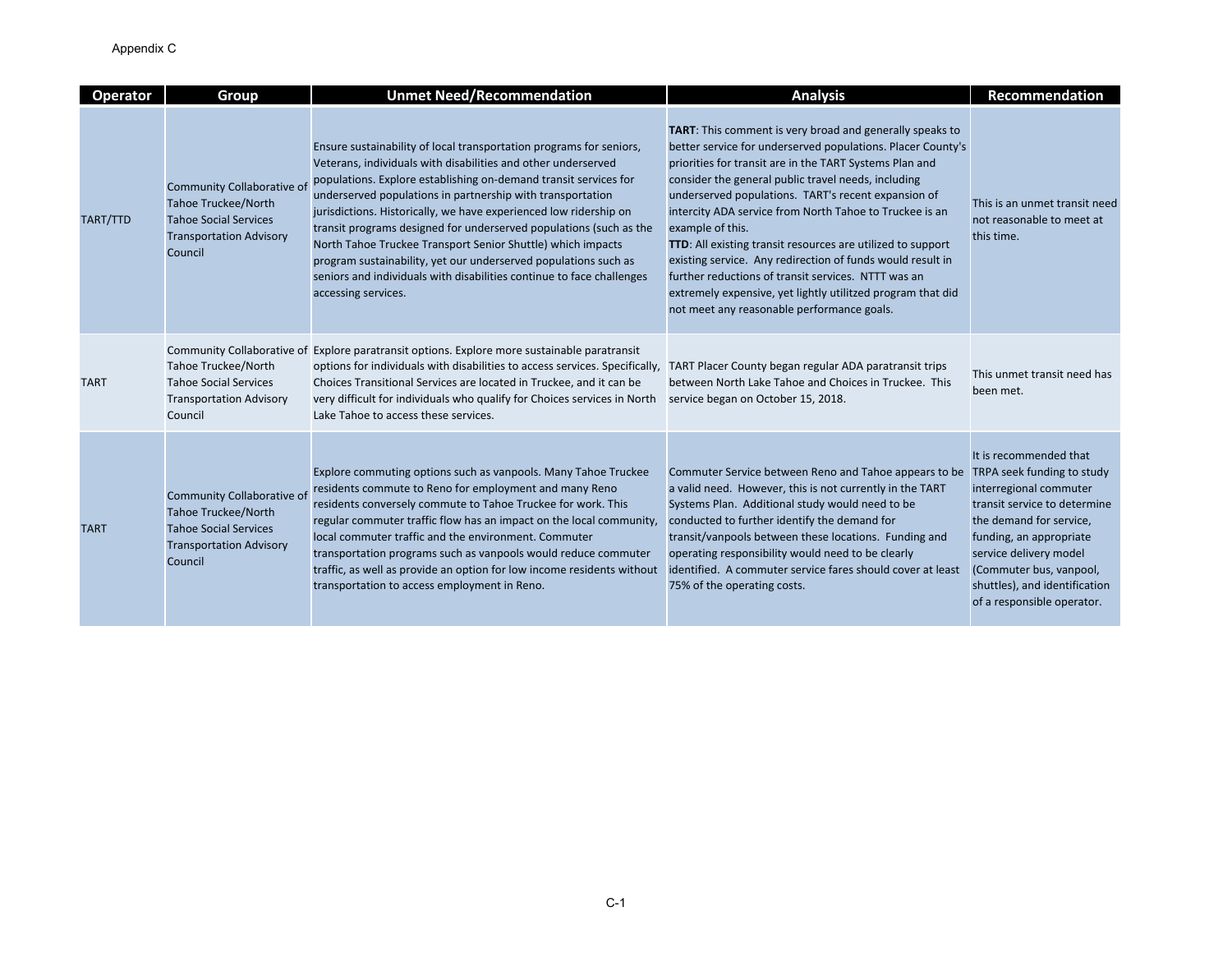| <b>Operator</b>      | Group                                                                                                                                            | <b>Unmet Need/Recommendation</b>                                                                                                                                                                                                                                                                                                                                                                                                                                                                                                                                                                                                                                                                                                                                                                                                                                                                                                                                                                                                                                                                    | <b>Analysis</b>                                                                                                                                                                                                                                                                                                                                                                                                                                                                                                                                                                                                                                       | Recommendation                                                           |
|----------------------|--------------------------------------------------------------------------------------------------------------------------------------------------|-----------------------------------------------------------------------------------------------------------------------------------------------------------------------------------------------------------------------------------------------------------------------------------------------------------------------------------------------------------------------------------------------------------------------------------------------------------------------------------------------------------------------------------------------------------------------------------------------------------------------------------------------------------------------------------------------------------------------------------------------------------------------------------------------------------------------------------------------------------------------------------------------------------------------------------------------------------------------------------------------------------------------------------------------------------------------------------------------------|-------------------------------------------------------------------------------------------------------------------------------------------------------------------------------------------------------------------------------------------------------------------------------------------------------------------------------------------------------------------------------------------------------------------------------------------------------------------------------------------------------------------------------------------------------------------------------------------------------------------------------------------------------|--------------------------------------------------------------------------|
| <b>TART</b>          | Tahoe Truckee/North<br><b>Tahoe Social Services</b><br><b>Transportation Advisory</b><br>Council                                                 | Explore transportation options for youth, senior, and other<br>community members to access difficult to reach places. Access to<br>support programs, educational opportunities and services is limited<br>due to lack of fixed route transportation to and from hard to reach<br>places. Specifically:<br>Community Collaborative of 1) Sierra College - many Sierra College students work during the day<br>and attend classes at night. Limited night time transit services hinders location is also within Truckee and has a similar issue as<br>local residents who rely on public transportation from taking evening<br>classes.<br>2) Family Resource Center of Truckee and KidZone - a fixed route<br>stop does not exist in the immediate proximity of these agencies,<br>limiting access to these critical services for individuals who rely on the ago due to operational concerns coupled with lack of<br>public transportation system.<br>3) Mental Health Services - it is difficult to access Mental Health<br>Services in Tahoe City on Lake Forest due to limited transit services. | 1) Sierra College is located within the Town of Truckee. To<br>service the campus with the Tahoe City Truckee Route<br>would increase the headways beyond 60 minutes, which is<br>not an acceptable level of service. An additional local<br>connector would need to be added within Truckee. 2) This<br>issue #1. 3) Lake Forest road is a half-circle road<br>connecting to Highway 28 on both ends. The furthest<br>distance in from a TART bus stop is approximately .5 miles.<br>TART service was removed from Lake Forest Road a decade<br>ridership and the ability to serve a large portion of the<br>community from bus stops on Highway 89. | This is an unmet transit need<br>not reasonable to meet at<br>this time. |
| <b>TRPA</b>          | Community Collaborative of<br><b>Tahoe Truckee/North</b><br><b>Tahoe Social Services</b><br><b>Transportation Advisory</b><br>Council            | Explore muli jurisdiction Social Services Transportation Advisory<br>Council options. Historically, there has been a lack of Tahoe Truckee<br>representation at transportation forums and meetings voicing the<br>needs and challenges of underserved individuals. Several forums exist serves as the Social Services Transportation Advisory<br>such as the Regional Coordinating Council, Social Services<br>Transportation Advisory Committees and Tahoe Truckee Regional<br>Unmet needs hearing and it is critical to have a voice at these forums. communities. We plan to continue these meetings to<br>Explore continuing to align CCTT and transportation meetings.                                                                                                                                                                                                                                                                                                                                                                                                                         | In the last year, TRPA worked with the Truckee North<br>Tahoe Transportation Management Association,<br>Community Collaborative of Tahoe Truckee, Town of<br>Truckee, Placer County, and Nevada County to establish a<br>"Resort Triangle Transportation Focus Group." The group<br>Council for the North Tahoe and Truckee areas, meeting<br>quarterly to discuss transportation needs in these<br>encourage positive dialogue between social services and<br>transportation professionals and ensure transit dependent<br>populations have a voice.                                                                                                 | This unmet transit need has<br>been met.                                 |
| TRPA and<br>TART/TTD | Tahoe Truckee/North<br><b>Tahoe Social Services</b><br><b>Transportation Advisory</b><br>Council                                                 | Community Collaborative of Ensure safe and viable pedstrian options exist in the winter months.<br>There have been significant improvements in pedestrian pathways<br>and access throughout the Tahoe Truckee region. In order to ensure<br>year round usability and maintain safety, all pathways and bus<br>shelters need to be clear of snow during the winter months.                                                                                                                                                                                                                                                                                                                                                                                                                                                                                                                                                                                                                                                                                                                           | Individual maintenance jurisdictions are responsible for<br>clearing snow from shared-use paths within their<br>jurisdiction. Business owners are expected to clear snow<br>from sidewalks in front of their businesses. TRPA updates<br>this information from each jurisdiction every year to share<br>with the public. TART and TTD ensure all bus stops and<br>surrounding sidewalks are cleared of snow during the<br>winter.                                                                                                                                                                                                                     | This is not an unmet transit<br>need.                                    |
| <b>TTD</b>           | <b>Tahoe Area Coordinating</b><br>Council for the<br>Disabled/South Tahoe<br><b>Social Services</b><br><b>Transportation Advisory</b><br>Council | Extend service to after 9:00pm to service evening classes at LTCC.<br>With new schedule changes effective November 1st, 2018, service to<br>Lake Tahoe Community College now stops around 8:00pm. The LTCC<br>evening classes don't let out until around 9:00pm and many of the<br>students taking these classes rely on public transportation to LTCC<br>and back home.                                                                                                                                                                                                                                                                                                                                                                                                                                                                                                                                                                                                                                                                                                                            | Operational comment. Longer service day would require<br>shifting existing resources and service reductions in other<br>areas.                                                                                                                                                                                                                                                                                                                                                                                                                                                                                                                        | This is an unmet transit need<br>not reasonable to meet at<br>this time. |